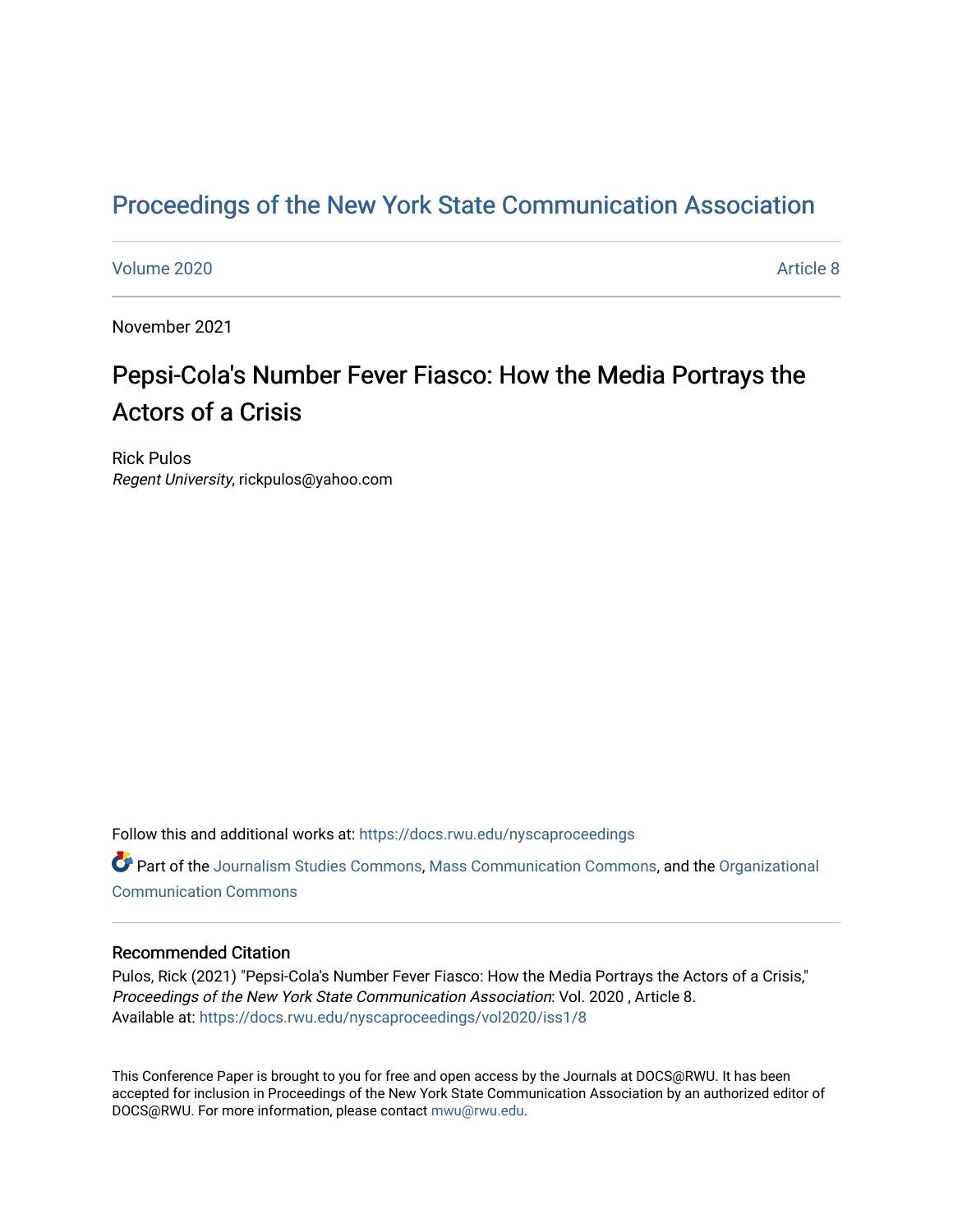Pepsi-Cola's Number F ever Fiasco: How the Media P ortrays the Actors of a Crisis

Cover Page Footnote NYSCA 2020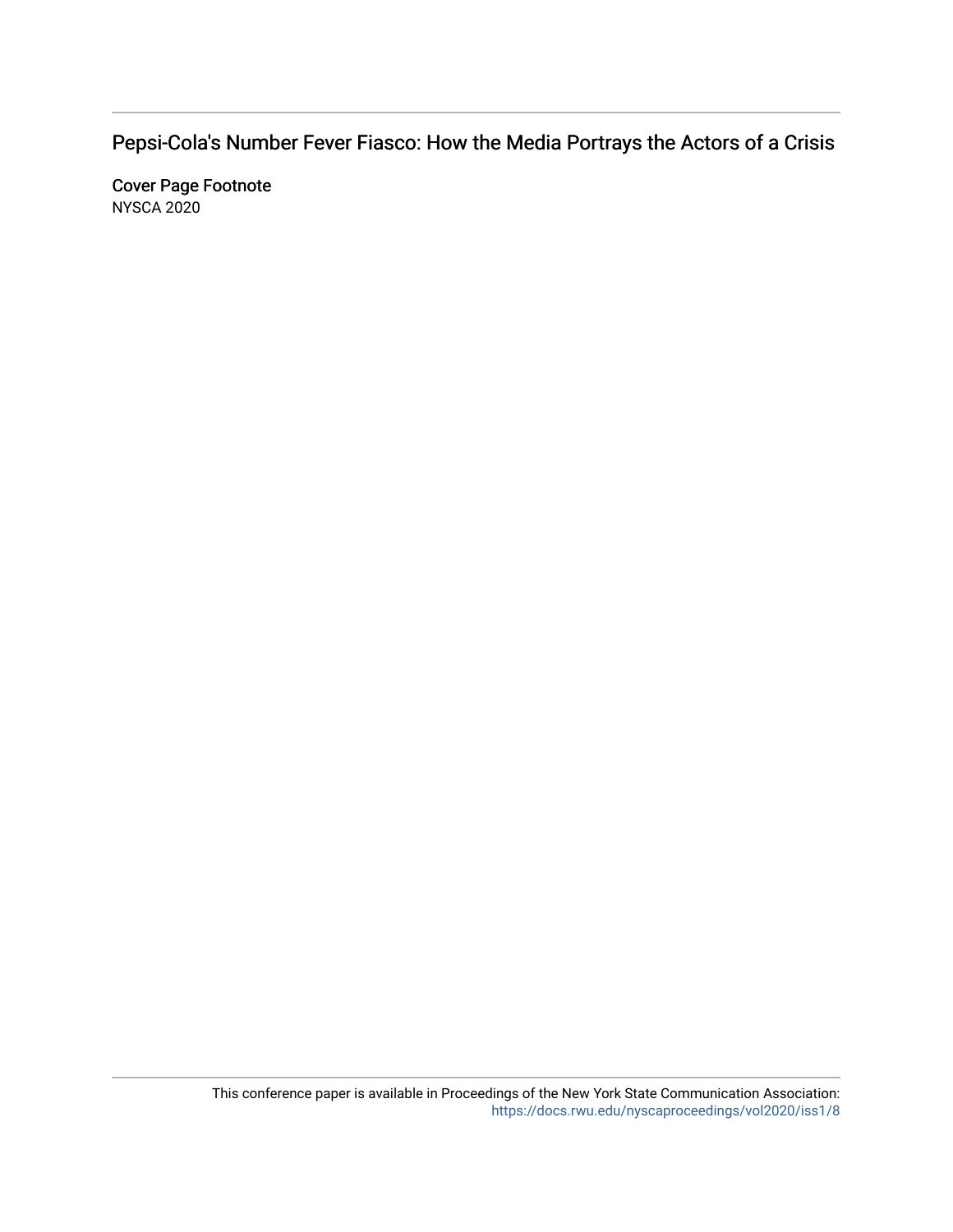## **Pepsi-Cola's Number Fever Fiasco: How the Media Portrays the Actors of a Crisis**

**Rick Pulos**, **Regent University**

**Conference Paper ( Graduate)**

### **Abstract**

In 1992, Pepsi created a marketing ploy to increase interest in its products in the Philippines. The game was aptly called "Number Fever," and participants had to look at the number printed underneath the cap of their soft drink bottle and listen to the announcement of the winning numbers on the radio and evening news. Filipinos "went crazy for Number Fever. Everyone was trying their luck. Winners were announced daily and suddenly Pepsi seemed to be everyone's favorite drink" (Radeska, 2018, para. 3). The number "349" was announced for the jackpot and unfortunately thousands held the winning bottle cap. This created a serious problem for Pepsi and led to riots, deaths, conspiracy theories, lawsuits, legislation and consumer activism. Filipinos have since added the saying 349ed as a "generic term for being duped" (Lopez, 1994, Inside Story section). This paper will use rhetorical arena theory and cluster analysis of newspaper articles to see how the media characterized the voices that emerged during the Number Fever crisis.

**Keywords:** crisis communication, rhetorical criticism, marketing, Number Fever, Pepsi, Philippines, marketing

### **Introduction**

In 1992, Pepsi created a marketing ploy to increase interest in its products in the Philippines. The game was known as "Number Fever," and participants had to look at the number printed underneath the crown of their soft drink bottle and then listen to the announcement of the winning numbers on the radio and evening news. Filipinos "went crazy for Number Fever. Everyone was trying their luck. Winners were announced daily and suddenly Pepsi seemed to be everyone's favorite drink" (Radeska, 2018, para. 3). A large jackpot was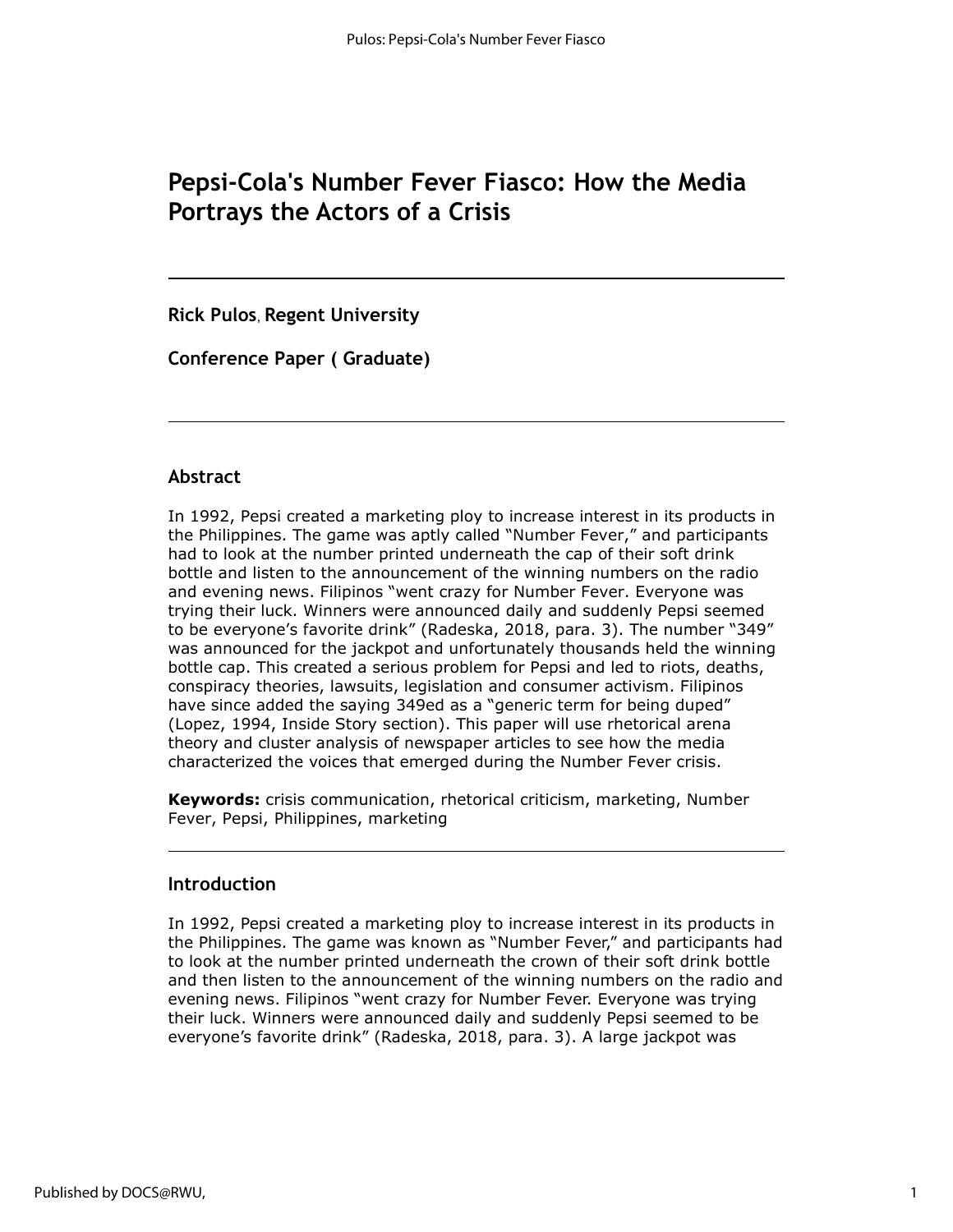guaranteed to be announced. The number "349" was announced for the jackpot and unfortunately thousands of players held the bottle cap with the winning number. This created a serious problem for the Pepsi-Cola Company and led to riots, deaths, conspiracy theories, lawsuits, legislation and consumer activism. Just a few of the headlines will give an idea of the magnitude of the error:

"Pepsi promo running a high fever" – *Philippine Daily Globe* "Revolt of Philippines' Pepsi Generation" – *The San Francisco Examiner* "Controversy, riots follow botched Pepsi Promotion" – *The Montgomery Advertiser*

"Pepsi Goons Bombed Own Trucks" – *People's Journal* "Class suit readied vs Pepsi" – *Manila Standard*

Filipinos have since added the saying *349ed* as a "generic term for being duped" (Lopez, 1994, Inside Story section).

Crisis communication is a growing field. Heath (2010) declares that "part of that interest comes from the fact that crisis is dramatic; it is newsworthy" (Coombs & Holladay, p. 7). The Number Fever fiasco made headlines in the Philippines as well as internationally, partly because Pepsi is an international organization and partly because the stories that emerged from the crisis were compelling and newsworthy. Heath (2010) suggests that "crisis research [generally] focuses on a single organization, and rarely on the larger set of entities that suffer in varying ways and to varying degrees of magnitude" (Coombs & Holladay, p. 7). Although the Number Fever crisis is sparked by Pepsi, this is not its story alone. Frandsen and Johansen (2010) suggest that once a crisis erupts, a rhetorical arena materializes where all the stakeholders, or actors, create a complex and dynamic system of voices.

One of those voices is the media. Journalists and editors work as a part of a system of news production. Part of their responsibility is to inform the public. Their choices on how to characterize a story have profound impact on public perception of a particular event. The Number Fever fiasco touched every aspect of Filipino life at a particularly vulnerable time in the Philippines. Rhetorical arena theory will assist in identifying the actors and stakeholders in the crisis arena that unfolded after the announcement of number 349. A cluster analysis of multiple newspaper articles about the crisis will then illuminate how the media depicted the voices that emerged in the crisis arena. The primary research question is:

#### **RQ1: How does the media portray the actors that emerge during a crisis?**

The Number Fever fiasco is an excellent example of crisis communication with surprising twists and turns that sparked unthinkable reactions from all the players involved.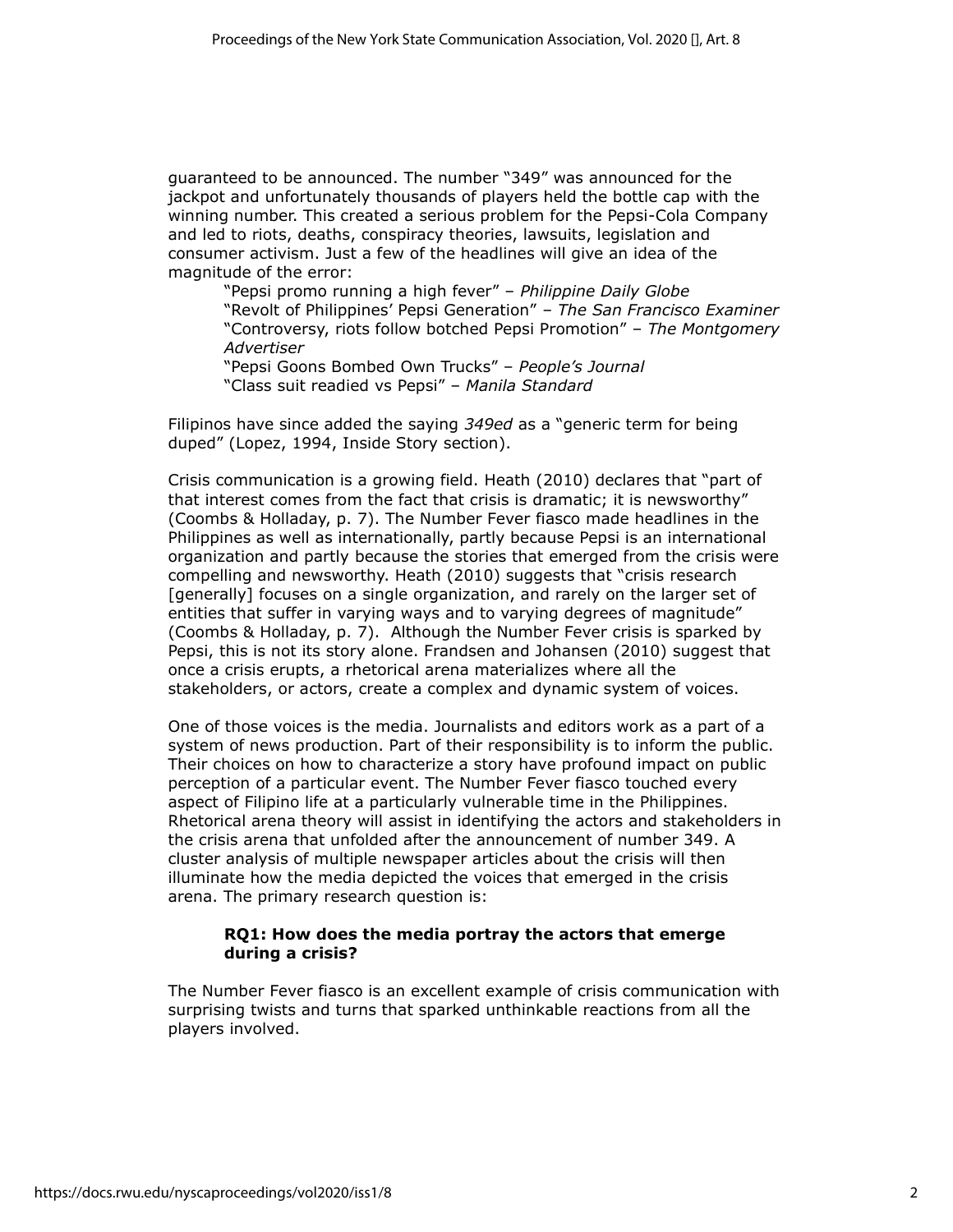### **The Cola Wars and the History of Cola in the Philippines**

"Wheel of Fortune", Sally Ride, heavy metal, suicide Foreign debts, homeless vets, AIDS, crack, Bernie Goetz Hypodermics on the shores, China's under martial law Rock and roller **cola wars** [emphasis added], I can't take it anymore –Billy Joel

The Cola Wars were as famous as the Cold War, so much so that it was included in Billy Joel's 1989 number one rock song, *"*We Didn't Start the Fire." The Coke versus Pepsi dynamic was so powerful that each organization attacked the other and tried incessantly to one-up the other. By the end of the 1980s, both soft drink companies had their own highly visible missteps. Coke tried to reinvent itself with New Coke, which nobody liked. Pepsi went down the path of celebrity endorsements. Michael Jackson's hair caught on fire during the filming of a Pepsi commercial. Madonna signed a multi-milliondollar endorsement contract but then released "Like A Prayer," a controversial video with a black Saint. Jackson's hair explosion stands in the lexicon of a celebrity endorsement gone bad and Madonna's moment in 1989 went down in history as the first time a company paid millions to a celebrity for not promoting the company at all.

Ryan (2010) provides a history of Coke in the Philippines starting with how it "was first bottled…[there] in 1912 and [how] the country has long been one of the top 10 markets" (para. 1). Pepsi did not arrive to the island nation until 1946 when "John Clarkin, a native of Minnesota, USA…came with the American forces at the close of World War II [and] brought Pepsi-Cola..." (Pepsi-Cola Products Philippines, n.d., History section). Even though Pepsi arrived later, at the start of the 1980s, "Pepsi dominated the market with a share of more than 60%" (Pepsi-Cola Products Philippines, n.d., History section). By the end of the 1980s, the tables had turned. Donovan (2013) provides a comprehensive look at the history of carbonated drinks in his novel *FIZZ: How Soda Shook up the World* and includes a fairly fascinating section regarding the cola wars in the Philippines:

The battle was fierce. In the Philippines, one of the world's biggest consumers of carbonated drinks, Pepsi and Coke fought a war of attrition across the archipelago's seven thousand islands. ...Dirty tactics followed too, with both companies hoarding each other's returnable bottles, filling fields with their enemy's glassware in the hope of forcing them to invest in new containers rather than more advertising. [Coke's] sales army had turned the tables, spreading Coca-Cola signs in every corner of the country and winning the business of thousands of tiny local stores until Coke was selling twice as much as Pepsi (p. 141).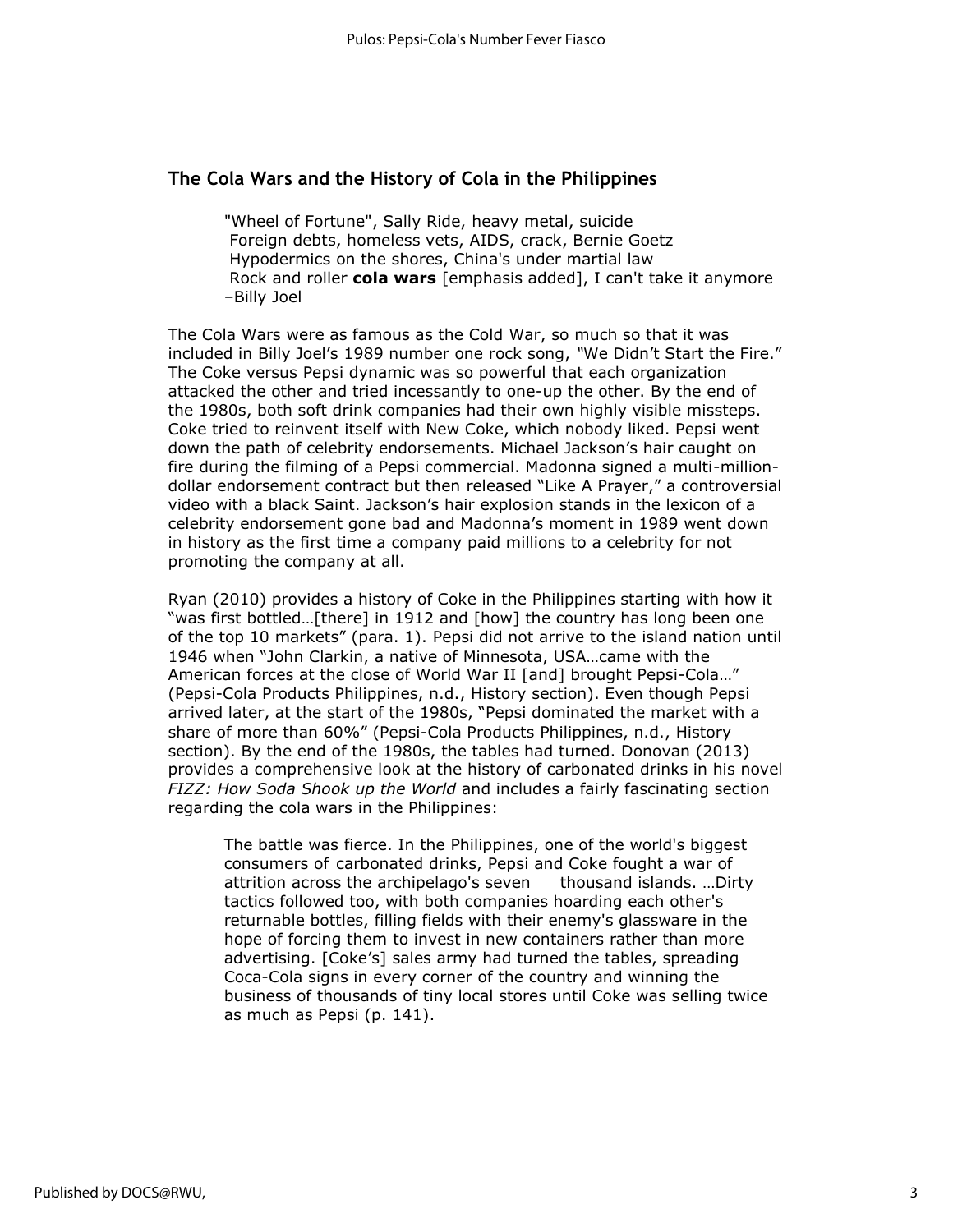At the start of the 1990s, Pepsi needed to come up with a plan to turn the tides and part of that plan brought Number Fever into play.

### **Cultural Context: A Changing Philippines**

At the end of the 1980s one Filipina woman was all over the international news; mostly because of her shopping addiction and massive designer shoe collection. The legacy, the legitimate economic disaster, and polarizing feelings that the Marcos regime left in its wake was felt throughout every island of the Philippines. At the start of Number Fever, the country had a fever: economic woes, serious unemployment and disastrous prospects for a better life. The time period immediately following the end of the Marcos' reign saw a new leader, Corazon Aquiono, who lead a "difficult transition to democracy from 20 years of autocratic rule" (Mydans, 2009, para. 3).

### **The Number Fever Contest**

Considering the poor performance of Pepsi in the Philippines at the start of the 1990s, Pepsi sent over a marketing executive to strategize on ways to improve sales. He pitched Number Fever which "had worked successfully for PepsiCo in ten Latin American countries" (Lopez, 1994, p. 51). The game was fairly simple: buy Pepsi and its other sodas, save the bottle cap that had a three-digit number and alphanumeric code printed on it, listen to the media announcement of the winning number, and collect your winnings. Pepsi put out advertisements that talked up the game as a chance to become a millionaire. For Pepsi, the marketing gimmick worked because "six weeks after the start of the Number Fever promotion, Pepsi products had grabbed 24.9% market share, the highest single month since declining to 14% in 1989" (Lopez, 1994, p. 54). Pepsi decided to continue the promotion beyond its original end date. That winning streak for Pepsi came to a dramatic end on May 25, 1992, when number 349 was announced as the winner and Pepsi realized "that as many as 800,000 people could be holding 349, [and] backtracked and came out with a new winning number, but it was too late" (Lopez, 1994, p. 55). Lopez (1994) points out that "it was not the first time Pepsi encountered a problem with their Numbers Fever Promotions" (p. 55) since an eerily similar situation occurred in Chile in April 1992.

#### **Figure 1**

*Number Fever rules and winning numbers* (Coalition for Consumer Protection & Welfare, n.d.)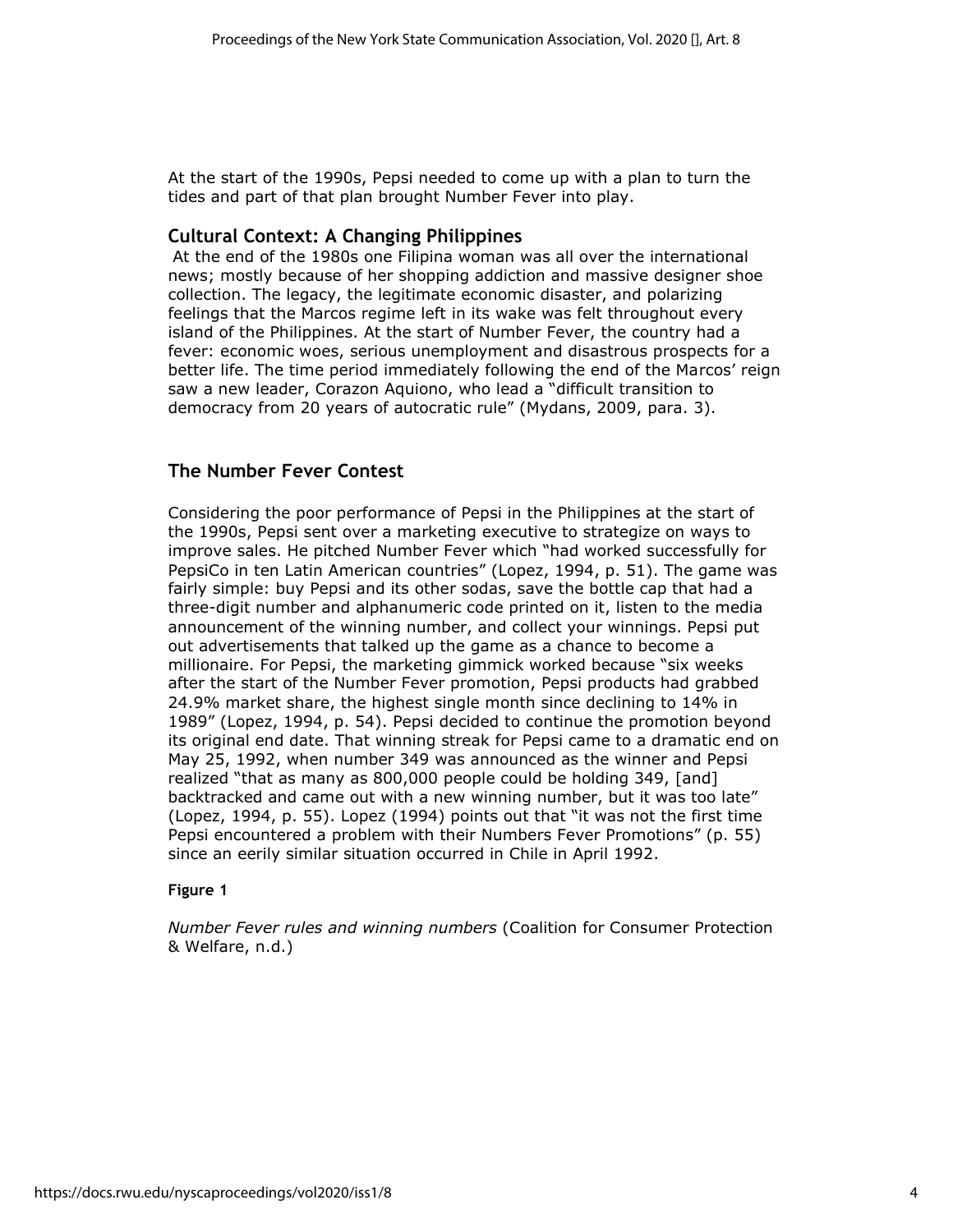

### **Literature Review**

Most scholars agree that the Chicago Tylenol murders of 1982 mark the beginning of the field of crisis communication "by what was generally touted to be an effective response by Johnson & Johnson" (Coombs & Holladay, 2010, p. 1). And of course, like all crisis situations, the story unfolded rapidly and dramatically:

Early on the morning of Sept. 29, 1982, a tragic, medical mystery began with a sore throat and a runny nose. It was then that Mary Kellerman, a 12-yearold girl from Elk Grove Village, a suburb of Chicago, told her mother and father about her symptoms. They gave her one extra-strength Tylenol capsule that, unbeknownst to them, was laced with the highly poisonous potassium cyanide. Mary was dead by 7 a.m. Within a week, her death would panic the entire nation. And only months later, it changed the way we purchase and consume over-the-counter medications. (Markel, 2014, para. 1)

Johnson & Johnson leadership took swift and immediate action in 1982 and some would say that their response was brilliant but risky with a potential to harm their reputation. There were five basic takeaways from the Johnson & Johnson reaction to the Tylenol scare that went down in the crisis management handbook and are still looked to today:

- 1. Be forthcoming and honest
- 2. Act quickly and decisively
- 3. Take responsibility, even if you don't have to
- 4. Treat people with respect
- 5. Good [corporate] behavior pays dividends (MissionMode, 2012)

The Tylenol case follows a classic model of crisis communication theory drawn from emergency management processes and serves as an exceptional and positive example of how a corporation can lead an organization during a crisis.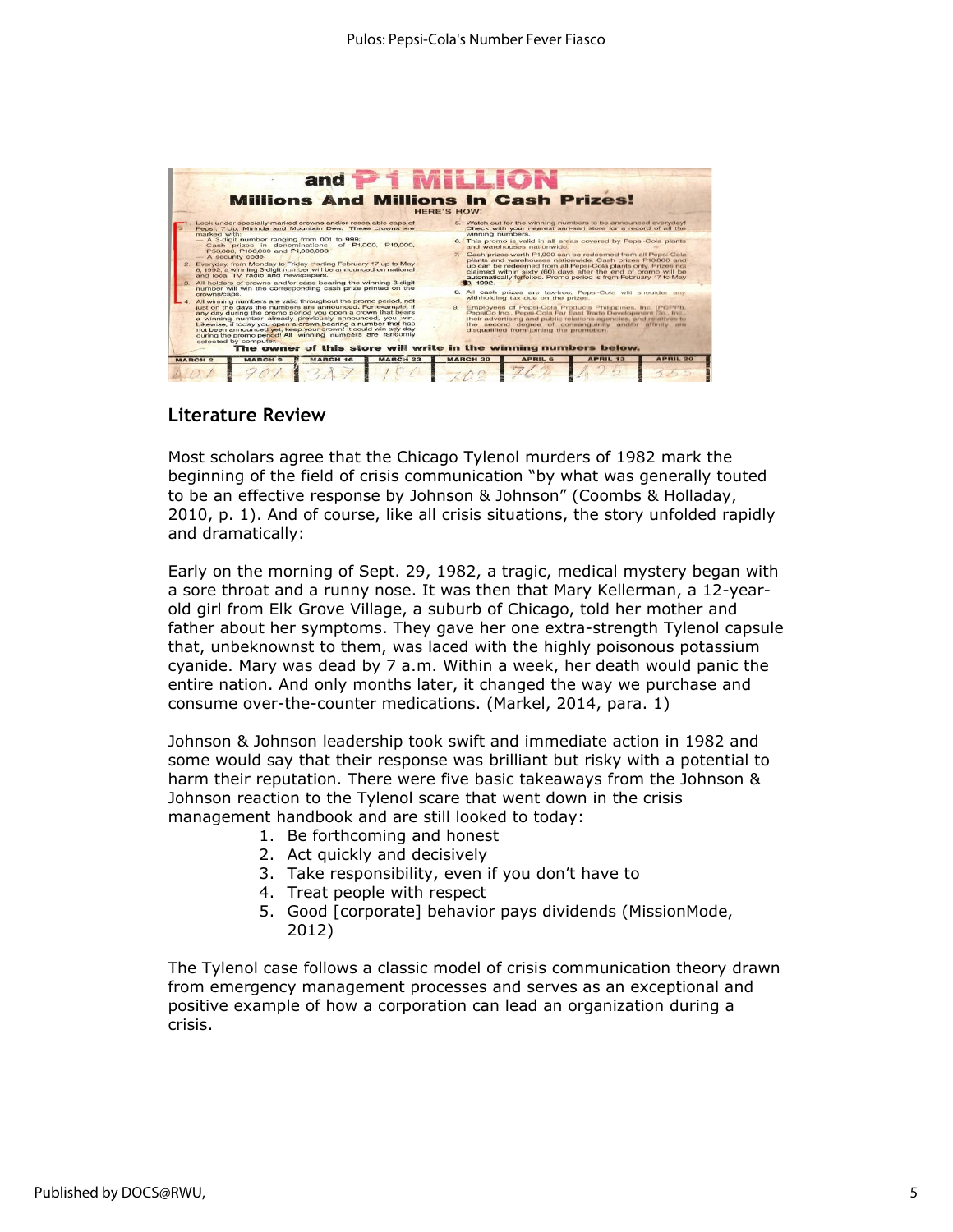At the other end of the 1980s, another corporation in crisis further inspired the need for scholarly work within the field of crisis communication. In 1989, a little-known area of Alaska hit the prime-time news when the "Exxon Valdez ran aground on Bligh Reef in the eastern part of Prince William Sound" (Paine et al., 1996, p. 189).

The ensuing crisis pulled multiple actors into the arena and it shocked the American public, dominating the news media for weeks; individuals and organizations were galvanized into action, generating an economic boom for southeast Alaska; the Oil Pollution Act of 1990 was passed by Congress; the spill thwarted then- President Bush's intent to explore for and exploit known and suspected oil reserves in the Alaska National Wildlife Refuge; and it generated the largest corporate response and subsequent fine in US financial history [up until the Deepwater Horizon Oil Spill in 2010]. (Paine, et al., 1996, pp. 198-199)The ecological issues caused by the oil spill continued for years and the extent to which sea-life has or has not recovered is impossible to know. Exxon's response to the oil spill has been studied from practically every scholarly angle imaginable at all three phases of crisis that include "pre-crisis, crisis, and post-crisis" (Coombs & Holladay, 2010, p. 22).

The overall literature from crisis communication focuses on "four basic allied fields: disaster communication, issues management, risk management and communication, and reputation management" (Coombs & Holladay, 2010 p. 54). Historically, theories from other areas, inside and outside of communication, have been applied to crisis situations. Recent trends have moved towards creating original theory specific to crisis communication. One of the preeminent theories of the field is Image Restoration Theory (IRT) which "uses communication to defend reputations" (Coombs & Holladay, 2010, p. 31). IRT suggests a strategic response that goes through three stages:

- 1. Denial
- 2. Evading Responsibility
- 3. Reducing Offensiveness (Coombs & Holladay, 2010, p. 32)

The actions taken by Pepsi fall neatly within the parameters of this theory. Media content analysis continues to be leveraged by many scholars in crisis communication in an attempt to "analyze actual messages related to crisis communication" and to show "how crisis communication strategies have been used and, in some cases, the effects of those strategies on the crisis situation" (Coombs & Holladay, 2010, p. 33).

Rhetorical criticism, and specifically cluster analysis, has been used previously to analyze how the media portrays the actors of a crisis. Littlefield and Quennette (2007) conduct a cluster analysis of newspapers to see how those newspapers characterize federal and local leadership during the Hurricane Katrina crisis. They suggest that "the rhetorical study of crisis provides insight into how language is used to construct realities during chaotic situations"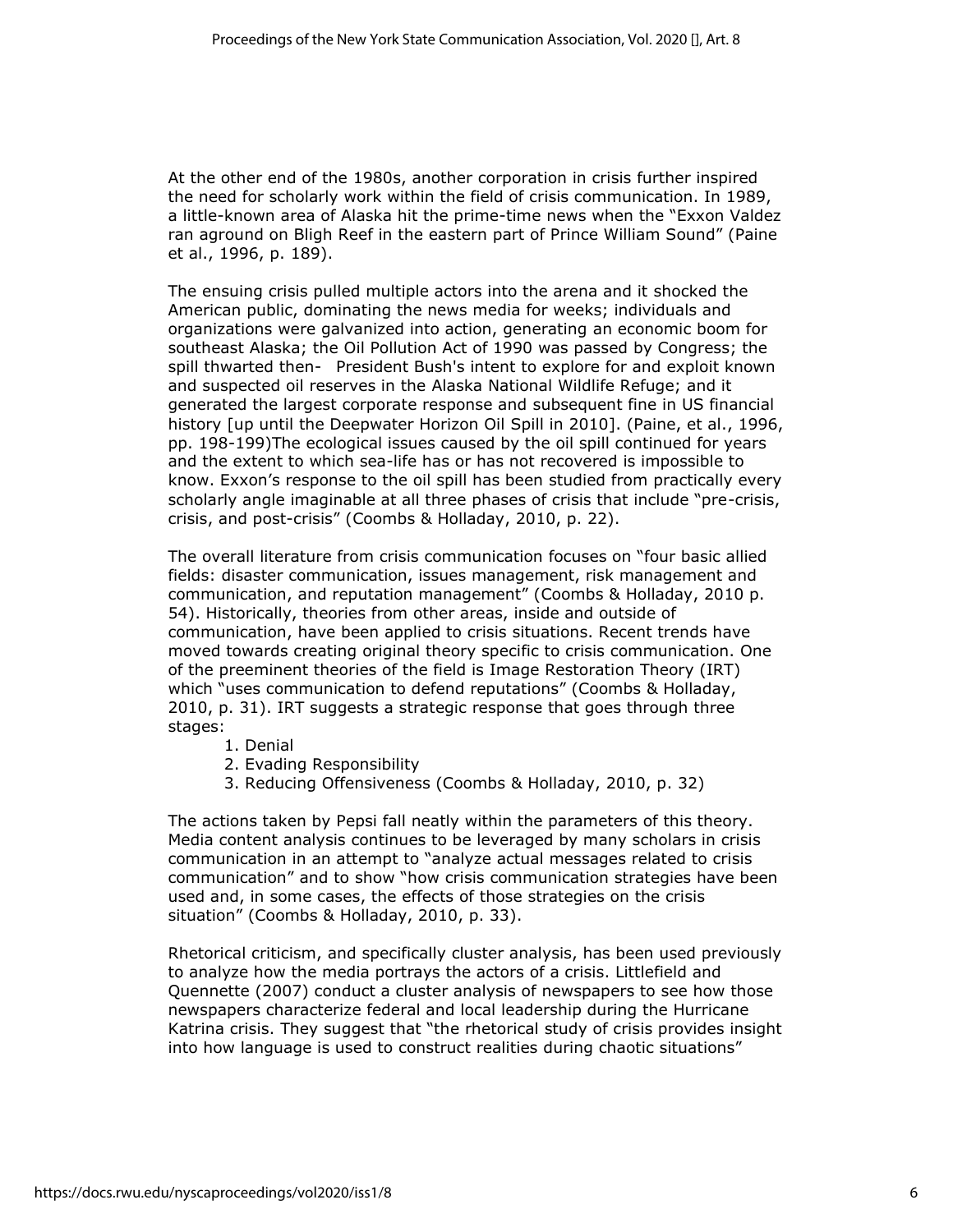(Littlefield & Quennette, 2007, p. 45). What they discovered is that clusters tended to be either positive or negative and that media took a privileged position to blame the leaders of the crisis response of Hurricane Katrina (Littlefield & Quennette, 2007). Maier et al. (2019) take a visual crisis communication approach moving away from language to images. Similar to this article, they use rhetorical arena theory to "focus exclusively on the voices of the news media – here, newspapers from Sweden, Norway and Denmark…[because they] are often seen as a strong and powerful external stakeholder that produces representations of an 'outside world'" (Maier et al., 2019, p. 94).

### **Conceptual Framework: Rhetorical Arena Theory**

Strauss (1978) suggests that arenas are worlds where "various issues are debated, negotiated, fought out, forced and manipulated by representatives of implicated subworlds" (p. 124). The applicability of arenas to crisis communication was suggested by Frandsen and Johansen (2010) as a response to the static nature of previous theories of crisis communication where the paradigm placed the organization at the center of the crisis as the dominant sender in a complex system. Rhetorical arena theory (RAT) allows for scholars and practitioners to study complex communicative patterns of crisis situations from a multivocal perspective, giving voice to all the stakeholders affected by the crisis (Frandsen & Johansen, 2010). A closely related and similar framework is issue arenas, first suggested by Luoma-aho and Vos (2010). They contend that issue arenas are "places of interaction where an issue is discussed by stakeholders and organizations" (Luoma-aho and Vos, 2010, p. 317) and issue arenas offer a way to look at "the dynamic nature and multiplicity of [organizational] environments" (Luoma-aho and Vos, 2010, p. 318). Either rhetorical arenas or issues arenas could be used for this analysis and the results would be the same.

Frandsen and Johansen (2010) analyze the actors that emerge during a crisis in the rhetorical arena on an overall, or macro, level. At the micro level, they look at the quality and character of communications in the rhetorical arena. This study will look at the macro level and use RAT to gain a complete "overview of actors or voices in the [Number Fever] rhetorical arena" (Frandsen & Johansen, 2010, p. 433). The actors that emerge in the rhetorical arena all speak to each other, about each other or against each other and their "voices meet and compete, collaborate and negotiate" (Frandsen & Johansen, 2010, p. 433).

### **Method**

A selection of 20 news articles from international and local Filipino newspapers were pulled from online archives. The articles were analyzed first through rhetorical arena theory and then by cluster analysis. RAT was used to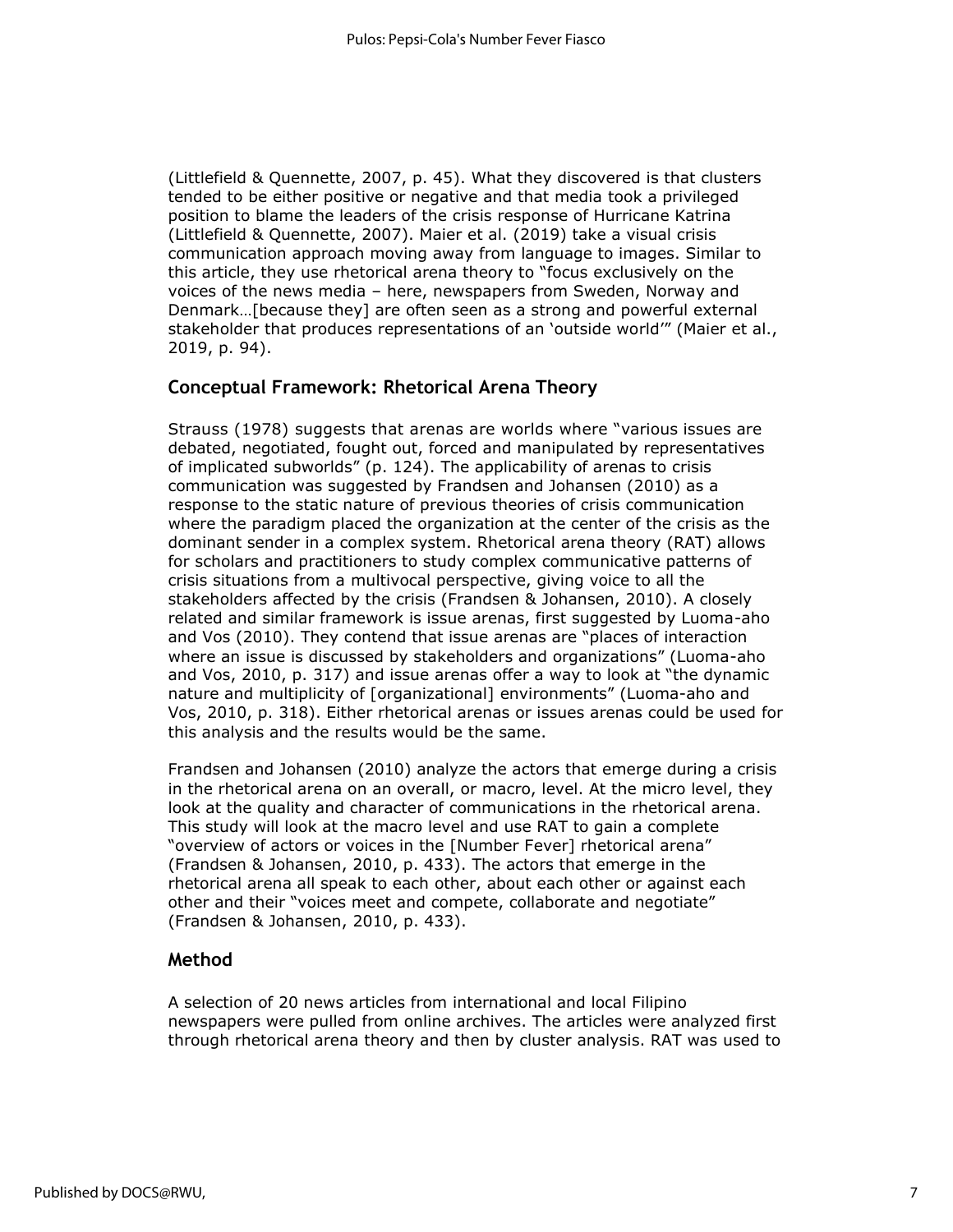determine what voices emerged during the crisis. This resulted in general headings for the key terms of the cluster analysis. Those major headings are *Pepsi*, the *Government*, *Advocates*, and the *Filipinos*. The Number Fever rhetorical arena is represented in Figure 2.

A selection process was used to identify the actors of the rhetorical arena. Anyone who was directly quoted or paraphrased by the media clearly had voice within the arena and were noted in the list under the general heading where they belonged. If the media referenced a person or organization with related descriptions that built a symbolic image of the person or organization, they were also included as an actor in the rhetorical arena. The news media and journalists served as the lens that this analysis used to see how these actors are characterized in the public discourse during the Number Fever crisis.

The cluster analysis was then conducted using the actors from the rhetorical arena as the key terms. The newspapers were numbered 1-20. Cluster terms were then charted by hand using a color system where blue ink was used to identify terms associated with Pepsi, black with government, green with advocates, and red with Filipinos. This was done directly onto the printed image of the archival newspapers. A cluster list of the charting was then compiled into a word document (see appendix A). Key terms were organized under the general category of the actor from the rhetorical arena. For example, under Filipinos key terms like victims and consumers were placed. Each key term referred back to the specific number given to the original source article. Cluster terms were then listed underneath that and numbered according to what article they came from. Cluster terms were written out even if they repeated in the same article. The subsequent analysis looked for frequency, patterns, and intensity in order to build the results reported in the next section.

### **Figure 2**

*Number Fever Rhetorical Arena.*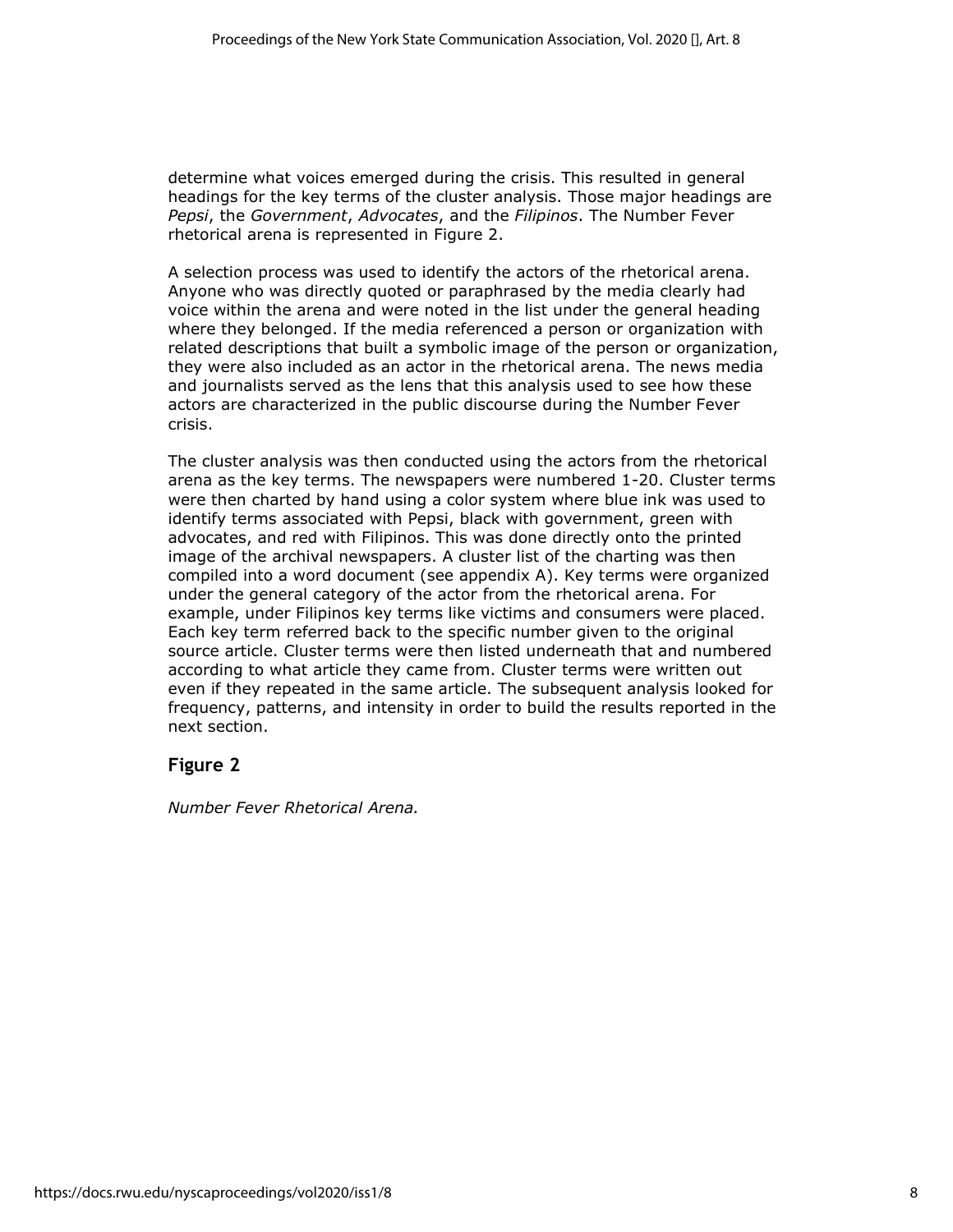

What emerged was a distinct picture of how the crisis was portrayed in the media to the local and international community. Noticeably, God and devil terms, *some terms more ideal and some more negative* (Foss, 2018), started to cluster around Pepsi and the Filipino people. This sent a dual message to the public about both the good and bad of each of these stakeholders of the Number Fever crisis. Since a rhetorical artifact "may provide [to its audience] a vocabulary of thoughts, actions, emotions, and attitudes for codifying and thus interpreting a situation" (Foss, 2018, p. 62), it proved very enlightening as it is applied here to the Number Fever fiasco.

### **Results**

### **Pepsi**

The cluster analysis revealed that the media portrayed Pepsi, its leadership and its subsidiaries in three main ways. The most prominent characterization was that Pepsi *simply made a mistake*. The terms that clustered around Pepsi making a mistake included *error*, *nightmare*, *fiasco, bad luck*, and, somewhat comically, a *boo-boo*. As the crisis unfolded the first day and night, Pepsi executives met to try to find a solution and their "first move was to withdraw 349…In its place, the company announced that the new winning number was 134…this only added to the confusion and rage of the mobs" (Lopez, 1994, p. 56). Pepsi used the error or *computer glitch narrative* in statements to the public and to the media. Many journalists opted to adopt the language the company offered with the boo-boo narrative.

The second way that Pepsi was portrayed in the media was as *showing goodwill*. The cluster terms, all positive, that pooled around this portrayal included *offering settlements*, *apologizing*, and announcing *consolation prizes*.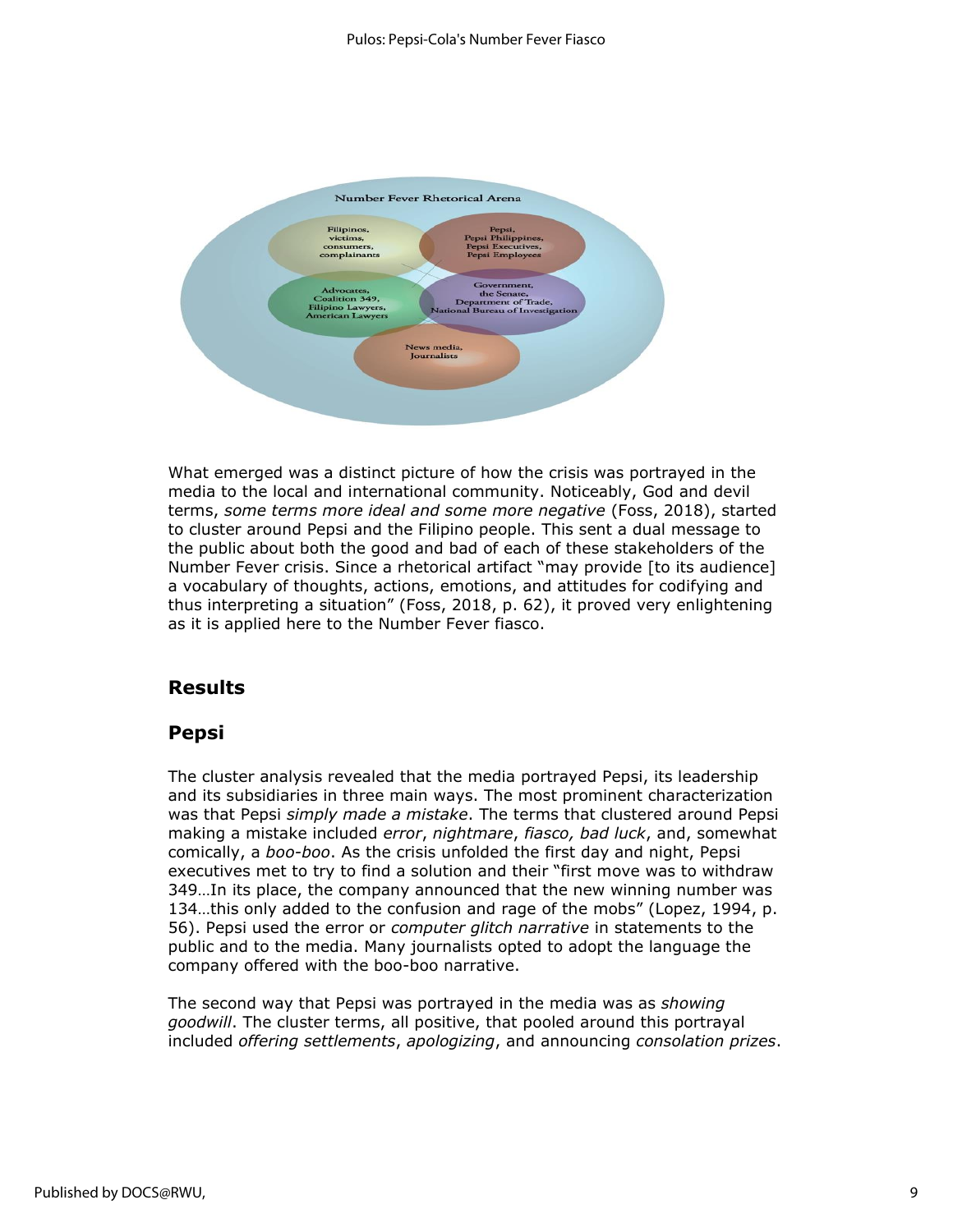One of the early decisions by executives was what the media called "a 'goodwill gesture,' [because they] agreed to pay \$18 each to anyone holding one of the 800,000 caps" (Treves, 1993, para. 5). One option an organization has during a crisis situation is to apologize while taking responsibility. Pepsi, in this case, both apologized and then redirected blame towards the computer glitch narrative. The corporation's messages across the media were undoubtedly muddied because the crisis caught them off guard. A front-page article in the *Los Angeles Times* discussed their management of the fiasco:

But unlike Pepsi's cool crisis management in the United States after false reports spread that syringes were found in Pepsi cans, company officials here panicked. (Drogin, 1993, para. 17)

The cluster analysis also revealed that Pepsi was *demonized*, the third, and final, way the company was presented across newspapers. Words that tended to demonize Pepsi included *deceptive*, *misleading*, *scheming*, and *behaving with malicious intent*. Clearly these terms are devil terms in line with the most basic definition of devil terms that you might find in any rhetoric textbook.

### **Government**

Although it is true that some holders of bottle cap 349 took the consolation prize money and walked away, others went on to file court cases and the largest "criminal case against Pepsi was filed in June 1993 by some 17,000 claimants" (Lopez, 1994, p. 58). Thousands of civil cases ran through the courts for years until 2006 when "the Supreme Court…cleared Pepsi-Cola of any liability in [the] promotional flap that sparked lawsuits and riots" (Clapano, 2006, para. 1). Civil lawsuits are definitely par for the course when an organization makes such an egregious error and when its customers dismiss their attempts at apologies and restitution. Something that was a bit unusual was the response and involvement of the Philippine government. Bergonia (1992) writes of the ails of Filipinos that took a backseat at a senate hearing:

Peasant leaders demanded higher payment for their palay [unhusked rice]. Students and parents complained of lack of teachers and books. Government health workers said they were short of facilities and medicine. But the burning issue of the day was the continuing fight of holders of 349 Pepsi crowns. (para. 6-9).

The cluster analysis revealed two major ways the media painted the picture of government involvement. The first was as an *authority*. The terms that clustered here varied. They included *ordering* of investigations and hearings, *dismissing* of claims and lawsuits, and the exploration of *punishment*. The other way that government involvement was colored by cluster terms was as *evaluator*. The terms that clustered around this included *listening*, *investigating*, and *explaining.* As an evaluator, the Senate Committee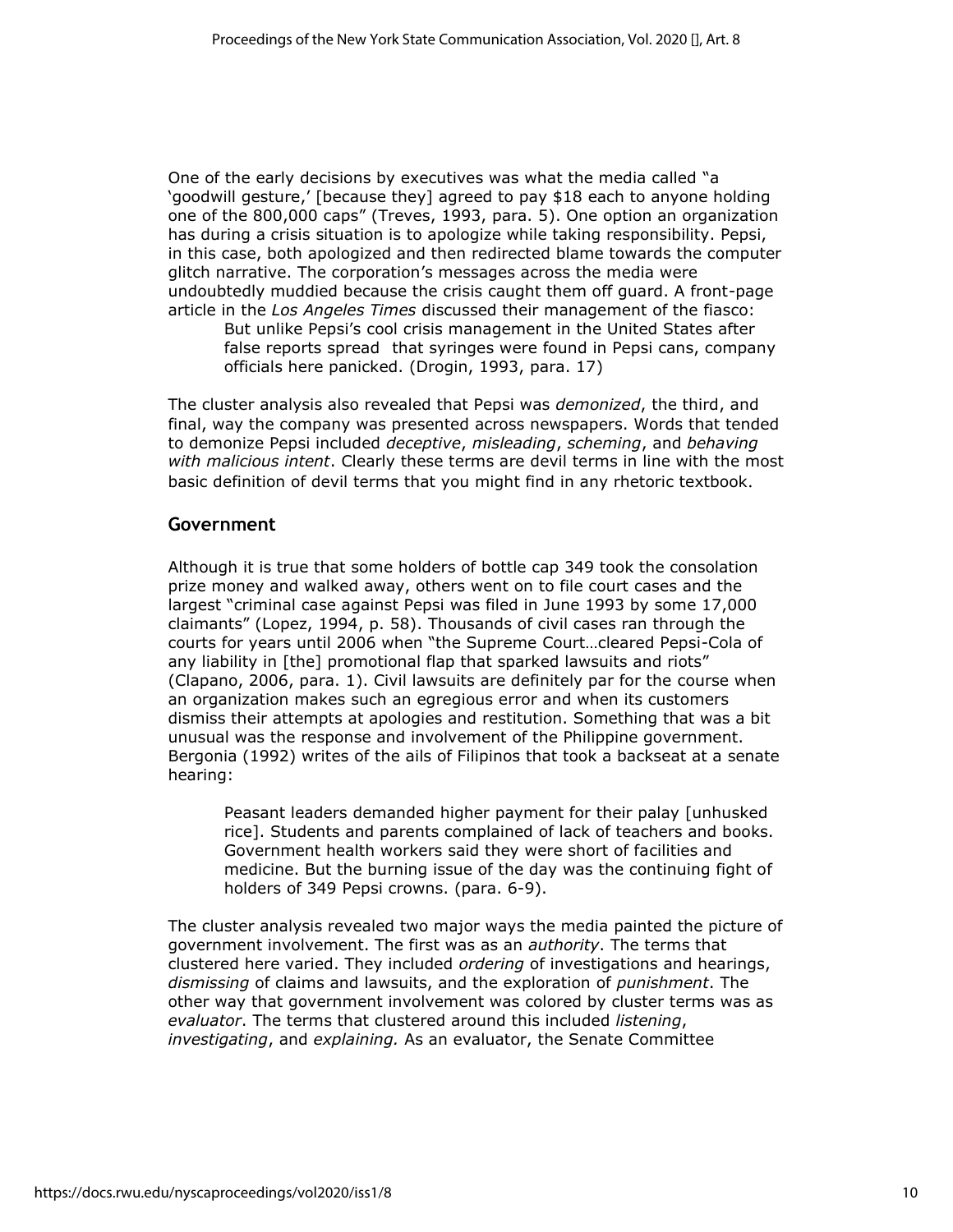circulated a report in the newspapers. In that report, the committee faulted Pepsi:

PCPPI-PCI may be faulted for gross negligence, by its failure to exercise that degree of due negligence in assuring that its Number-Fever promotions scheme which involved as it did hundreds of thousands of consumers nationwide, is conducted scrupulously and devoid of mistakes as will not delude and/or mislead the consuming public, following as it did, barely a month on the heels of the PEPSI Chilean fiasco which also created a consumer furor nationwide caused by its franchisee's "mistake" in the announcement of the winning number. PCPPI-PCI may be faulted for misleading and/or deceptive advertising "by changing rules of the game" contrary to that made known to the consuming public. (Senate Committee Report, 1993, p. 10)

### **Figure 3**

*Senate Committee Report No. 190.* (Coalition for Consumer Protection & Welfare, n.d.)

SENATE COMMITTEE REPORT NO. 190 Submitted by the Committee on Trade and Commerce on July 12, 1993  $Re: P. S. Rees. No. 3$ Recommending approval of the recommendations contained<br>herein herein<br>Sponsor: Senator Maceda  $\mathcal{L}^{\mathcal{G}}$ MR. PRESIDENT: FR. PRESIDENT:<br>The Committee on Trade and Commerce to which was<br>referred P. S. Res. No. 3.1ntroduced by Senator Maceda,<br>entitled: LIGG: RESOLUTION DIRECTING THE COMMITTEE ON TRADE AND COMMISSION. IN ATD.OF LEGISLATION, TO INVESTIGATE THE COLOR NUMBER PENCIL AND COMMISSION THE REPORT OF SAMPLE CAPS WARRING OF PEOPLE DRIVING DALL. SIMILAR BOTTLES CAPS

In response, Pepsi took out a full-page advertisement denouncing the report. Two days after the report was submitted, Senator Gloria Macapagal Arroyo (a future President of the Philippines) demanded an apology from Pepsi when she said, "if they have only controverted the findings of the committee, that would have been enough…But to say that it serves the cause of extortion, anarchy, and terrorism, I cannot take lightly" (Bedico, 1993, para. 3). Clearly, the ugliness of the crisis played out in the halls of the senate and on the pages of the newspapers.

### **Advocates**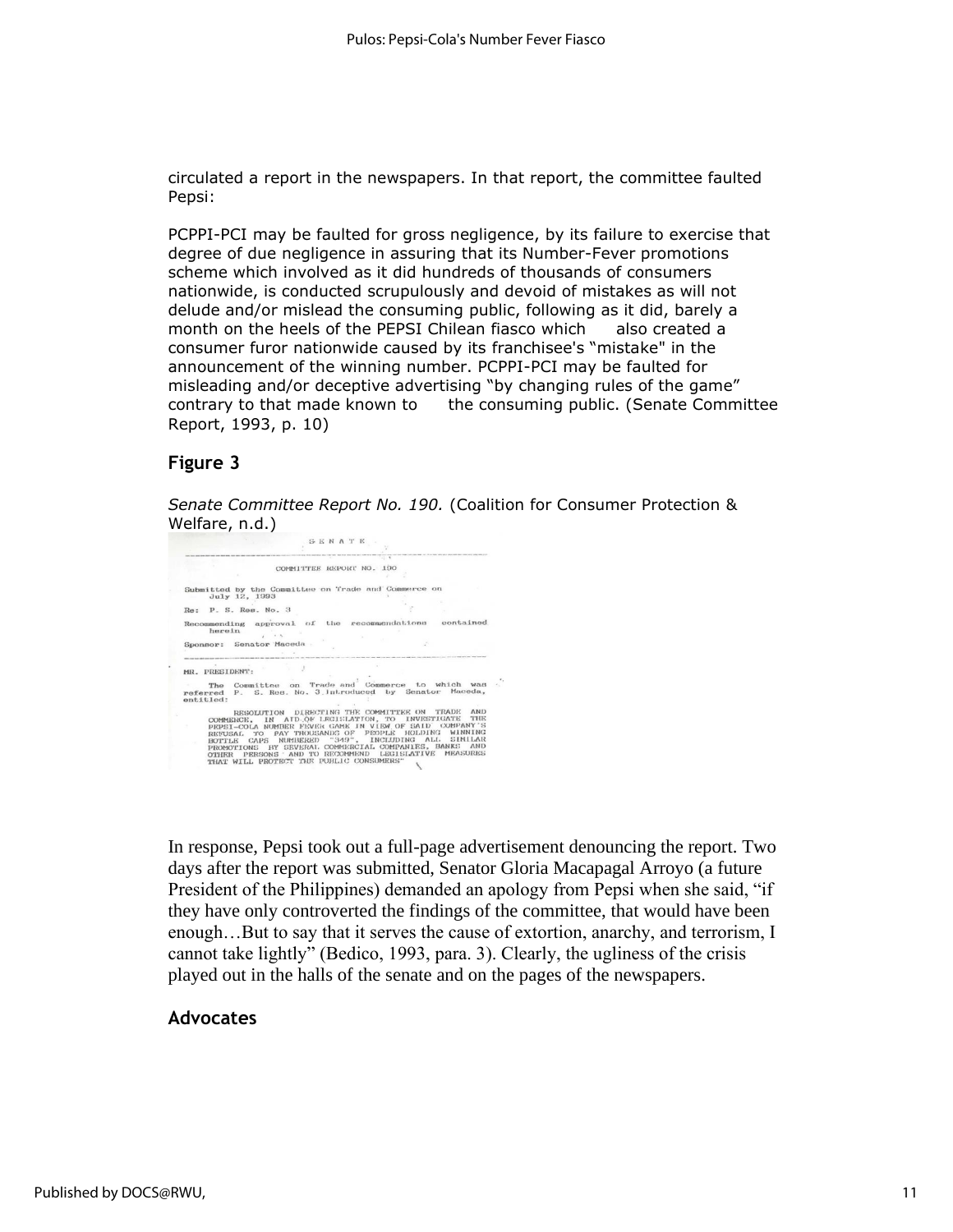There is no question that people were angry. At the center of this anger was a lobbyist named Vic del Fierro. In the eyes of Pepsi, he was an agitator, possibly having "a link [to]…the protest groups and the well-orchestrated campaign of violence that has been employed to keep the issue alive" (Kenneth, 1993, para. 12). Mr. del Fierro created Coalition 349 to fight Pepsi and to advocate for consumer protection. In many ways he became the face of the fight. Eventually, Coalition 349 turned into the Coalition for Consumer Protection & Welfare. It is unclear if the organization is active today.

### **Figure 4**

Gulp! (Lopez, 1994).



Note: Vic del Fierro leads the fight against Pepsi.

The cluster analysis revealed one dominant theme associated with del Fierro and all the other advocates for the Filipino citizens: *to pressure Pepsi and the government*. Advocates were characterized by words like *boycott*, *demands*, and *attacks*. Their cluster terms were associated with actions like attacking Pepsi through the media and through lawsuits. They also called for continued boycotts of not only Pepsi products but anything Pepsi sponsored including sports teams. Advocates were also characterized as being on a crusade and portrayed as defending the citizens of the Philippines.

### **Filipinos**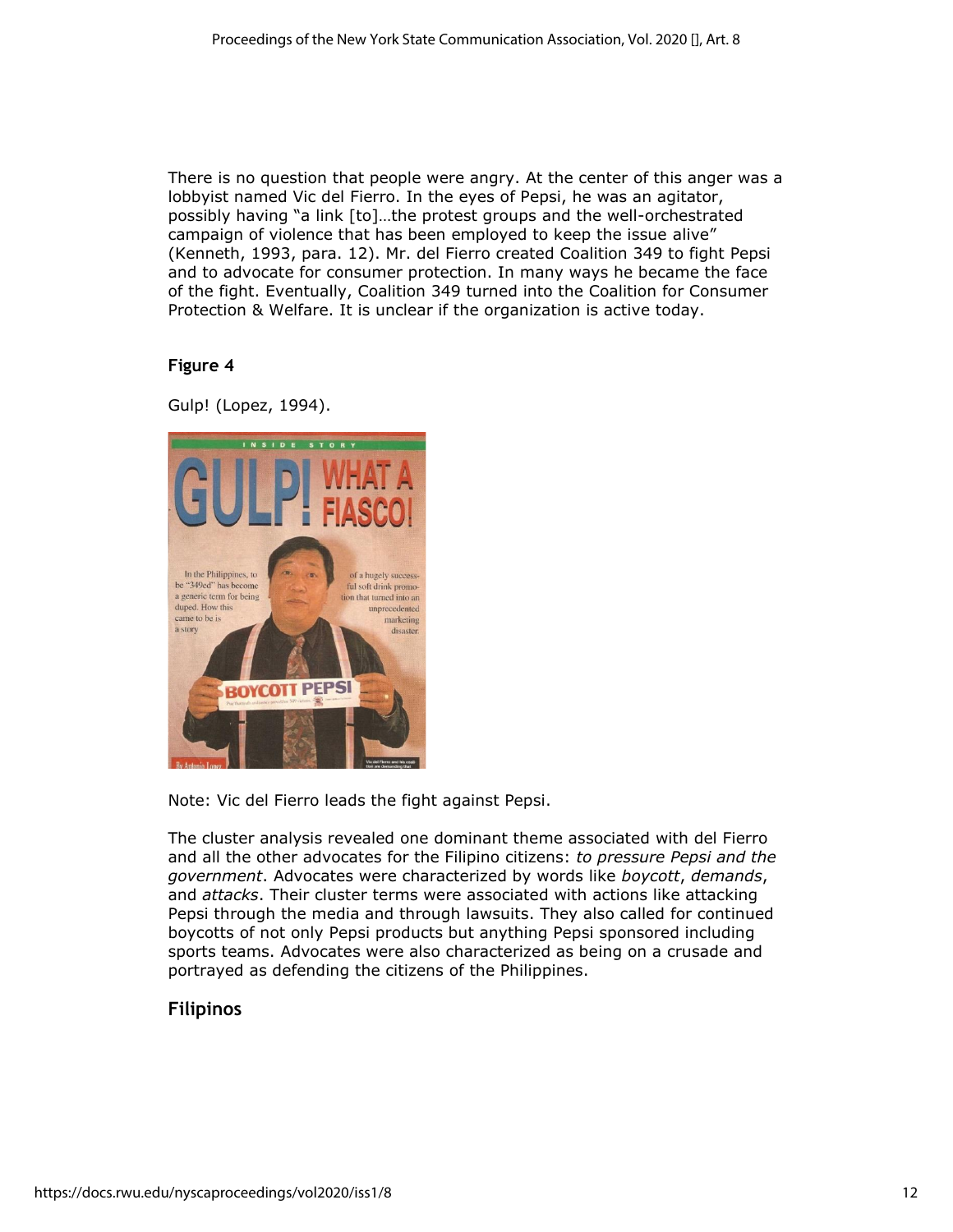The Filipinos were portrayed by the media in two very opposing ways that truly epitomize God and devil terms. Many terms clustered around the idea of the Filipinos being an *angry mob*. The associated terms included *fury*, *rioting*, *demonstrating*, *fighting*, and *bombing*. Filipinos holding caps with 349 became upset and angry. They united in the streets "in ways the government never could…[with] Communist rebels and army generals, well-dressed Manila matrons and barefoot rural peasants" (Baltimore Sun, 1993, para. 8) standing outside Pepsi's bottling factories and distribution centers. What followed was "a cola war, Philippine-style" (Biltmore Sun, 1993, para. 8) during which "32 delivery trucks [were] stoned, burned or overturned…[and] Molotov cocktails and homemade bombs [were thrown] at Pepsi plants and offices" (Biltmore Sun, 1993, para. 9). In one incident, a woman and a child died, and others were injured.

### **Figure 5**

*Pop Goes the Cola.* (Lopez, 1994).



Note: Crown holders demand justice from Pepsi.

The other way the people of the Philippines were portrayed in the media was as *heartbroken*. The frequency of these cluster terms was much less than any other terms in the analysis, but the intensity was by far the most powerful. Foss (2018) says that "a term may not appear very often in a rhetor's work, but it may be critical because it is central to the argument being made, represents an ultimate commitment, or *conveys great depth of feeling* [emphasis added]" (p. 64). Terms that clustered around the notion of the Filipinos as heartbroken included *hopes*, *dreams*, *jubilant*, *innocent*, and *forgiving.*

### **Discussion**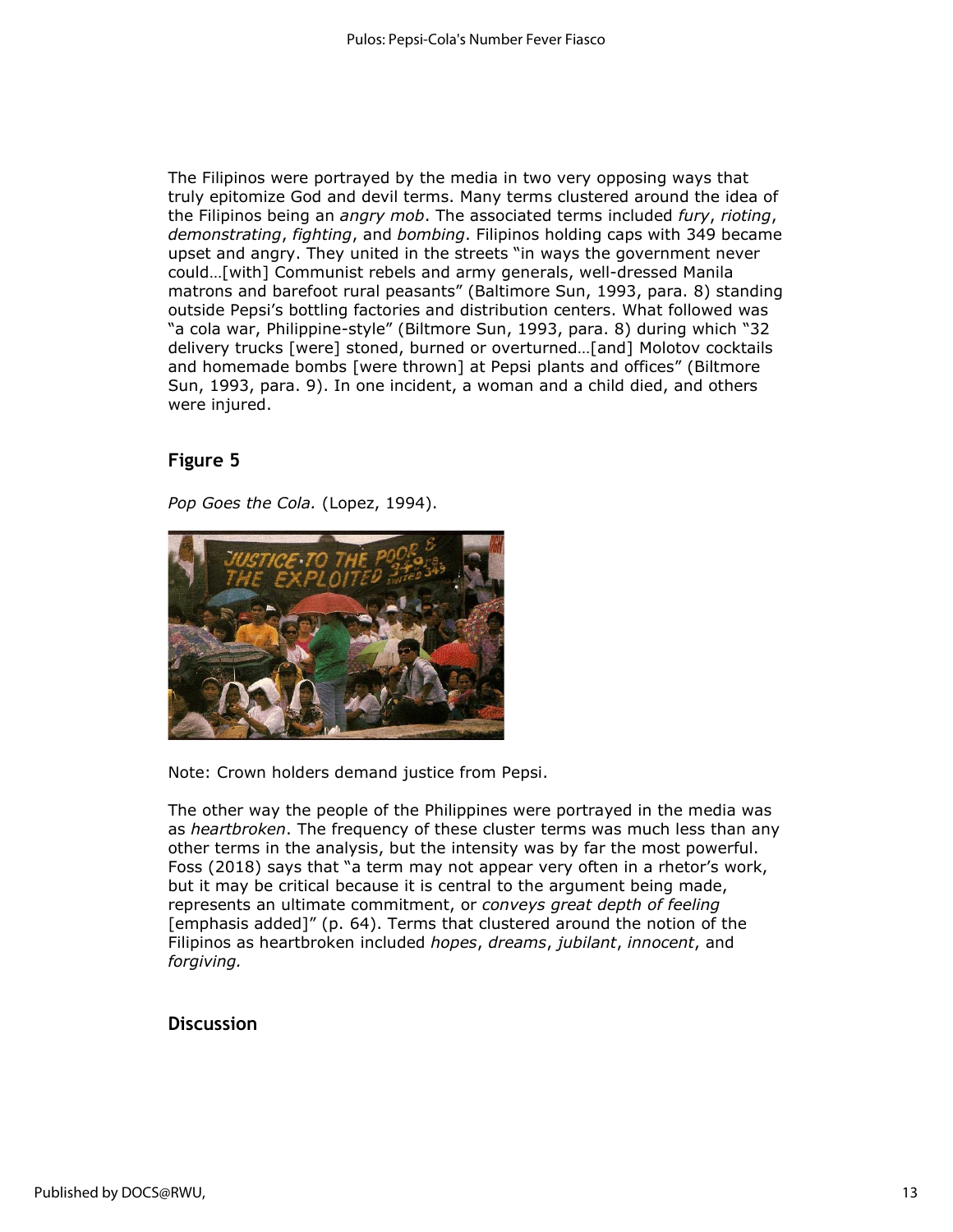One important aspect to how the public perceives any given crisis is the way the media portrays the actors of the crisis. The media can have great influence on how the public reacts and even how the government responds, particularly as a crisis response unfolds (Littlefield & Quennette, 2007). The media portrayals of the actors of the Number Fever crisis provides a prime example of the power media holds in shaping the language of the discourse of a crisis. This language paints a picture of the stakeholders, sometimes good and sometimes bad, that enters into the symbolic universe of the public.

Across multiple newspaper articles written by a variety of journalists, the rhetoric used often pooled towards two competing images, one negative and one positive, or what rhetoric designates as God and devil terms (see Foss, 2018). Filipinos were painted as both angered and heartbroken. This portrayal of them in the media makes the story all that more fascinating for not just the local media market but also the international media market. It attracts interest broadly because everyday folks from across the globe can relate to feeling duped and feeling as though corporations do not care about them. The government, in cases of business, has a great interest in economic stability while maintain a role as protector of its people. This came through with language that demonstrated the government's position as authority and evaluator.

Pepsi's reaction to the crisis followed elements of a classic image restoration method byfirst denying that 349 was the winning number, then by evading responsibility with a computer glitch narrative, and finally by reducing offensiveness with offers of settlements for crown holders. The media portrayal tended towards the positive nature of goodwill gestures made by the company on one end and the demonizing of Pepsi as a Goliath destroying the David's of the Philippines on the other. The negative portrayal has a more powerful intensity to it. The narrative of Pepsi as a corporation of greed and power easily played into the imaginations of the Filipinos, particularly in relation to the terrible state of the economy and politics of the Philippines at the time.

Ultimately, the people are what matters the most in any crisis. Advocates like Vic del Fierro generally appear to have the best interest of the Filipino people at heart. But this is not exactly how he or other advocates were portrayed in the media. They were often characterized as bullying Pepsi and the government and making deals with crown holders that would line their pockets with riches should the barrage of lawsuits be settled towards a payout to the people. That payout never happened because ultimately the Philippine's Supreme Court sided with Pepsi (Maysh, 2020). The story lives on. As recently as August 4, 2020, Bloomberg reporter Maysh resurrected what he describes as "perhaps the deadliest marketing disaster in history… [and] one of the business world's great cautionary tales" (para. 10).

### **Limitations**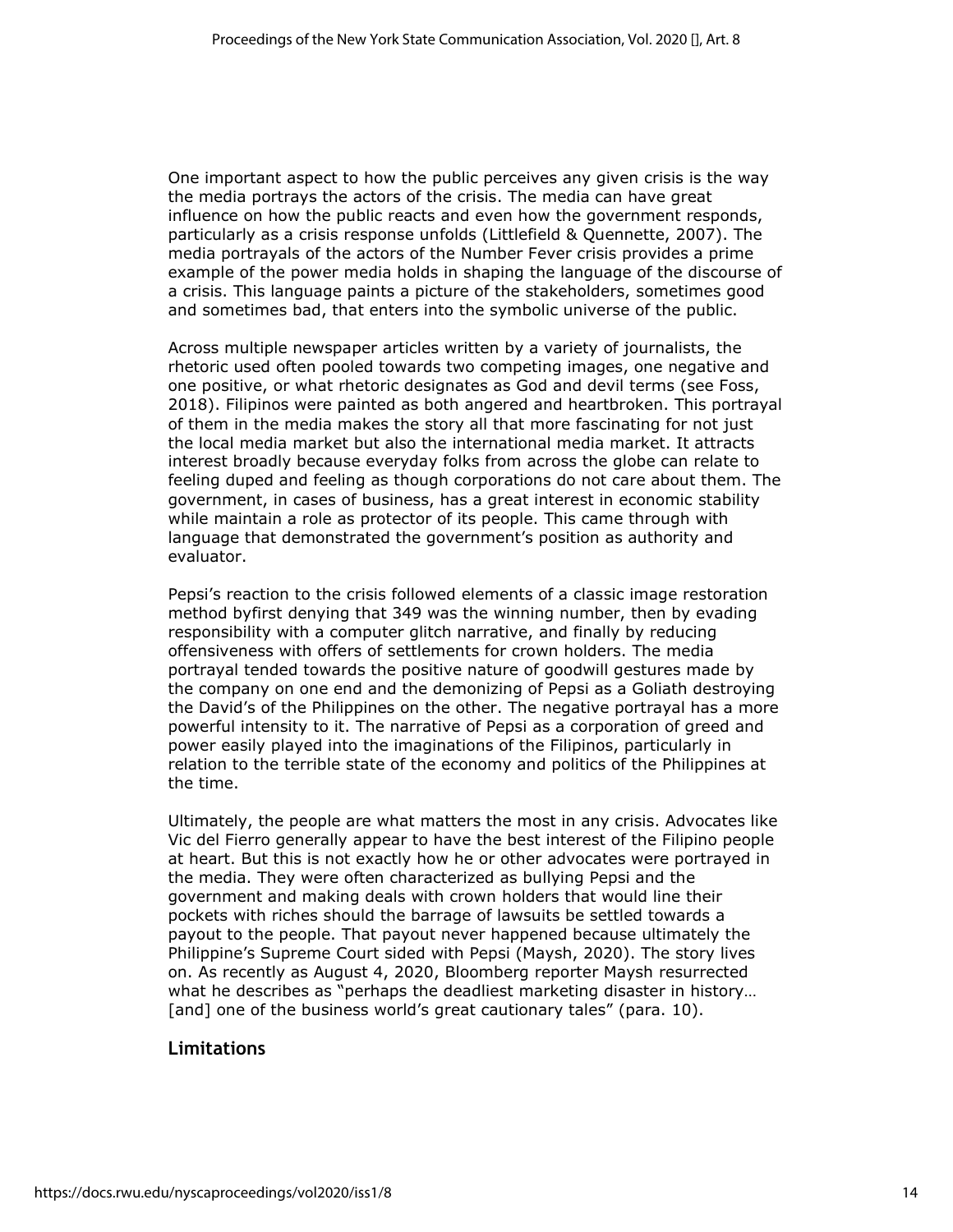There are a few limitations to this study. It would be compelling to look exclusively at Filipino newspapers which might allow for a more in-depth analysis keyed into the cultural context. It may also allow for a reading of how the West influences media and crisis in other parts of the world. This study did not take into account the political leanings of the media outlets or journalists. That may be a factor to consider for further study.

### **Conclusion**

The Covid-19 pandemic is rewriting the crisis communication field in ways that will not be understood for years. There was already a move in the field from the old paradigm of a corporation at the center of a crisis to a more multivocal approach. Lehmber and Hicks (2018) declares that there is a crisis in international crisis communication. They note that "despite 30 years of crisis communication research, international and/or multicultural crisis communication research remains limited" (Lehmber & Hicks, 2018, p. 357). Looking at the Number Fever fiasco through the lens of RAT and cluster analysis revealed how the media portrays all the stakeholders in a multivocal situation. Since the Number Fever fiasco occurred in a non-Western country, the study of the complexities of this particular crisis adds to the ongoing conversations about international crisis communication.

Combining rhetorical arena theory and cluster analysis revealed how the media portrayed the actors that emerged during the Number Fever crisis. It was not surprising the government was portrayed as an authority and evaluator since this is their role in society when things need to be mediated and people cannot work out their differences. Pepsi's image in the media was a bit more complex going from the extreme end of being demonized to the other end of showing goodwill. Reasonable people may have accepted the computer glitch narrative more easily but too many Filipinos simply felt duped. Advocates stepped in to fight for more consumer protections and this eventually led to new laws about marketing contests. The Filipinos were literally an angry mob and they protested, sometimes violently. But they also were heartbroken. The life altering money they thought they won had led some to imagine and plan for a better life. Some people thought about buying a home or sending their kids to college. Many had spent the money in their mind's eye and thought their life had instantly changed for the better. And then suddenly it was all taken back. That was the most heartwarming part of learning about their stories, and it is to the media's credit that they gave power to their voices.

### **References**

Baltimore Sun. (1993, July 27). Blunder turns anti-Pepsi fever as Filipinos demand their contest prizes. https://www.baltimoresun.com/news/bsxpm-1993-07-27-1993208127- story.html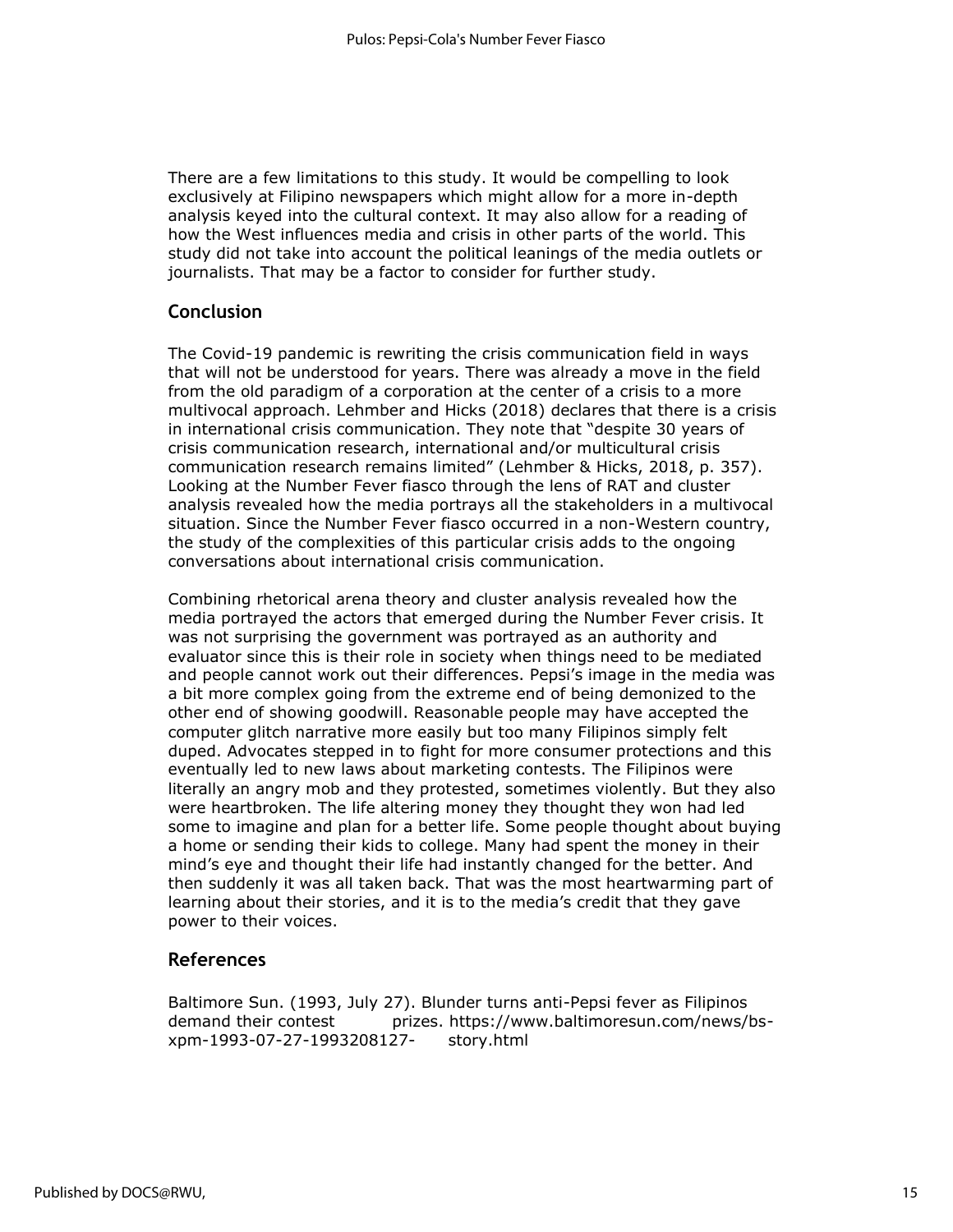Bedico, T. (1993, July 14). Pepsi should apologize. *People's Journal*.

- Bergonia, T. (1992, September 11). '349' issue tops Senate hearings. *Philippine Daily Inquirer*.
- Clapano, J. R. (2006, June 21). SC Clears Pepsi of liability on '349' flap. *Philstar*. https://www.philstar.com/metro/2006/06/21/343014/scclears-pepsi-liability- 145349146-flap
- Coalition for Consumer Protection & Welfare. (n.d.). <http://www.ccpw.org/index.htm>
- Coombs, T.W. and Holladay, S.J. (Eds.). (2010). *The Handbook of Crisis Communication*. Blackwell Publishing Ltd.
- Donovan, T. (2013). *Fizz: How Soda Shook up the World*. Chicago University Press.
- Drogin, B. (1993, July 26). COLUMN ONE: Bottle Cap Flap Riles the Masses: After a Pepsi promotion went awry, thousands of Filipinos mistakenly thought they were in the money. Now the firm is trying to cool off protests that have united rebels, generals and matrons. *Los Angeles Times*. [https://www.latimes.com/archives/la-xpm-1993-07-26-mn-](https://www.latimes.com/archives/la-xpm-1993-07-26-mn-17084-story.html)[17084-story.html](https://www.latimes.com/archives/la-xpm-1993-07-26-mn-17084-story.html)
- Foss, S. (2018). *Rhetorical Criticism: Exploration and Practice*. Waveland Press, Inc.
- Frandsen, F. & Johansen, W. (2010). Crisis Communication, Complexity, and the Cartoon Affair: A Case Study. In Coombs, T.W. & Holladay, S.J. (Eds.) *The Handbook of Crisis Communication* (pp. 425-448). Blackwell Publishing Ltd.
- Kenneth, R. (1993, August 27). Pepsi Bottle Cap Flap. *Los Angeles Times*.https://www.latimes.com/archives/la-xpm-1993-08-27-me 28364-story.html
- Lehmberg, D., & Hicks, J. (2018). A 'glocalization' approach to the internationalizing of crisis communication. *Business Horizons, 61*(3), 357-366.<https://doi.org/10.1016/j.bushor.2018.01.002>

Lopez, A. (1994, May 4). Pop Goes the Cola. *Asiaweek.*

Louis, J.C. & Yazijan, H.Z. (1980). The Cola Wars: The story of the global battle between the Coca-Cola Company and PepsiCo, Inc. Everest Publishing.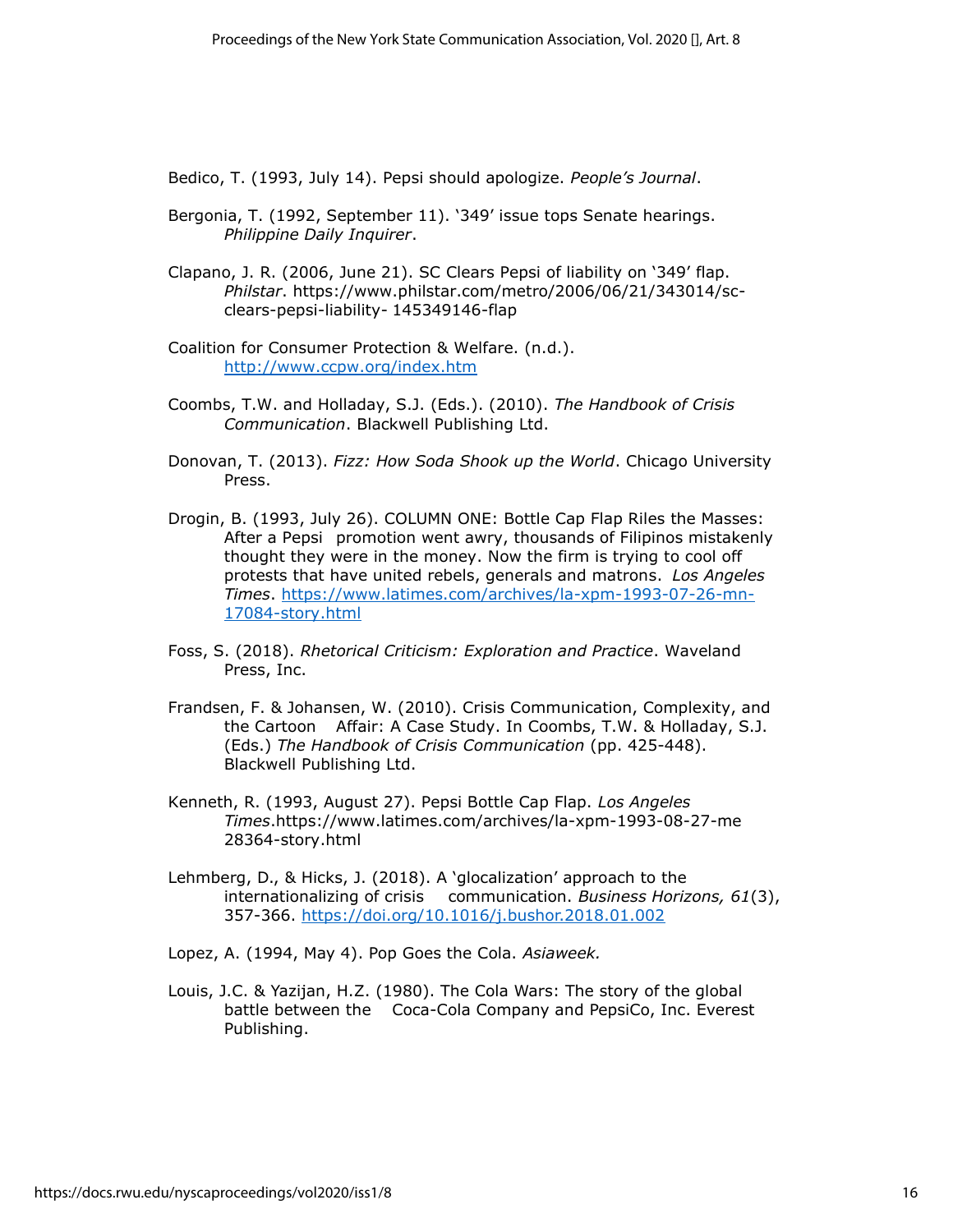- Luoma-aho, V., & Vos, M. (2010). Towards a more dynamic stakeholder model: Acknowledging multiple issue arenas. *Corporate Communications, 15*(3), 315-331.
- Littlefield, R.S. & Quennette, A.M. (2007). Crisis Leadership and Hurricane Katrina: The Portrayal of Authority by the Media in Natural Disasters. *Journal of Applied Communication Research, 35*(1), 26-47. DOI: 10.1080/00909880601065664
- Maceda. O. (1993, July 12). Senate Committee Report No. 190. *Senate of the Philippines.*
- Maier, C. D., Frandsen, F. & Johansen, W. (2019). Visual crisis communication in the Scandinavian press: Images of the MS Estonia disaster. *Nordicom Review, 40*(2): 91-109. doi:10.2478/nor-2019-0035.
- Maysh, J. (2020, August 4). Number Fever: The Pepsi Contest That Became a Deadly Fiasco. *Bloomberg BusinessWeek. https://www.bloomberg.com/news/features/2020-08-04/the- insidestory-of-pepsi-s-philippines-bottle-contest-fiasco*
- Mydans, S. (2009, July 31). Corazon Aquino, Ex-Leader of Philippines, Is Dead. *New YorkTimes.* <https://www.nytimes.com/2009/08/01/world/asia/01aquino.html>
- Paine, R. T., Ruesink, J.L., Sun, A., Soulanille, E.L., Wonham, M.J., Harley, C.D.G., Brumbaugh, D.R., & Secord, D.L. (1996). TROUBLE ON OILED WATERS: Lessons from the Exxon Valdez Oil Spill. *Annual Review of Ecology and Systematics, 27*(1), 197-235.
- Pepsi-Cola Products Philippines. (n.d.) History section. <http://pcppi.weebly.com/history.html>
- Radeska, T. (2018, January 10). Pepsi's 'Number Fever in the Philippines caused street riots, deaths and 14 years of lawsuits. *Vintage News*. Retrieved from [https://www.thevintagenews.com/2018/01/10/pepsis](https://www.thevintagenews.com/2018/01/10/pepsis-number-fever/)[number-fever/](https://www.thevintagenews.com/2018/01/10/pepsis-number-fever/)
- Ryan, T. (2010). A Date with History in Manila, Philippines. Coca-Cola Company. https://www.coca-colacompany.com/stories/2010/11/adate-with-history-in-manila-philippines
- Strauss, A. (1978). Social World Perspective. *Studies in Symbolic Interaction, 1*, 119-128.
- Treves, O. (1993, July 29). A Pepsi Giveaway, Gone Wrong. *The Washington Post*.Retrieved from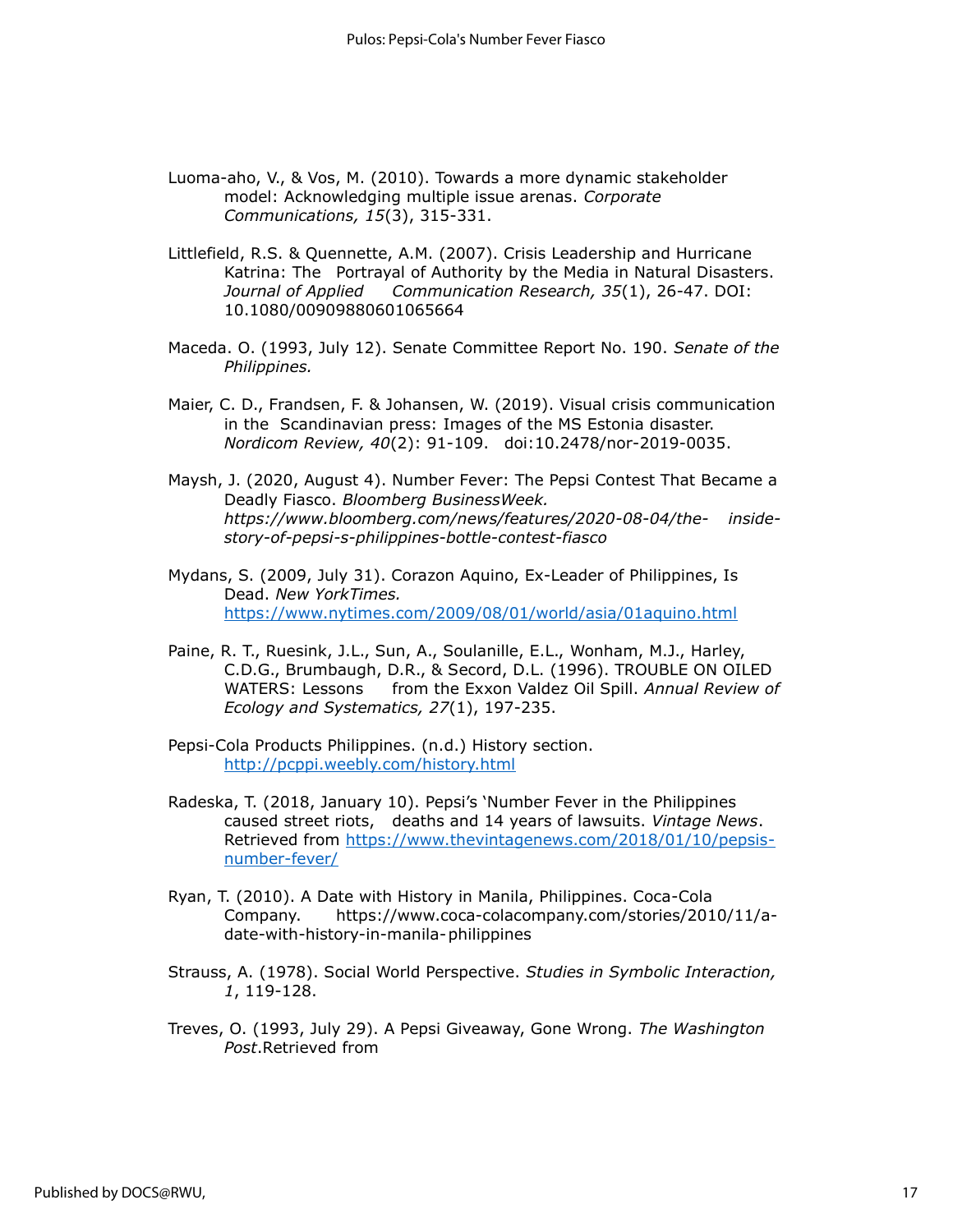[https://www.washingtonpost.com/archive/business/1993/07/29/a](https://www.washingtonpost.com/archive/business/1993/07/29/a-pepsi-giveaway-gone-wrong/1a6af4b1-2b6f-4e5a-9b1d-5dc6799ac2af/)[pepsi-giveaway-gone-wrong/1a6af4b1-2b6f-4e5a-9b1d-5dc6799ac2af/](https://www.washingtonpost.com/archive/business/1993/07/29/a-pepsi-giveaway-gone-wrong/1a6af4b1-2b6f-4e5a-9b1d-5dc6799ac2af/)

#### **Appendix A**

*Note:* Nothing denotes that no cluster terms were found.

**RAT Heading: Government**  *Key Terms (article number)* **The Senate (1) State prosecutors (2) Provincial court (6) Department of Trade and Industry (7) DTI Acting Secretary Lilian Bautista (7) DTI Chief Counsel (7) Chief Inspector – police (7) Regional Director NBI (8) Santiago Chan, Jr. (8) Local court (8) NBI Agents (9) Senators (10) Police Officials (10) Senior Official NBI (11) Anti-organized crime unit (11) Anti-Fraud Division (11) Senators (mainly Arroyo) (12) Department of Trade and Industry (12) Department of Trade and Industry (13) Department of Trade and Industry (15) Philippine Court of Appeals (18) International Chambers of Commerce (18) US Eastern Court (18) Senate (19) National Police (20)** *Cluster Terms for Each Article Number*

- 1. Accuse
- 2. Dismissed
- 3. Dismissed
- Pending
- 4. Nothing
- 5. Nothing
- 6. Dismissed Ordered
- 7. Investigating Explain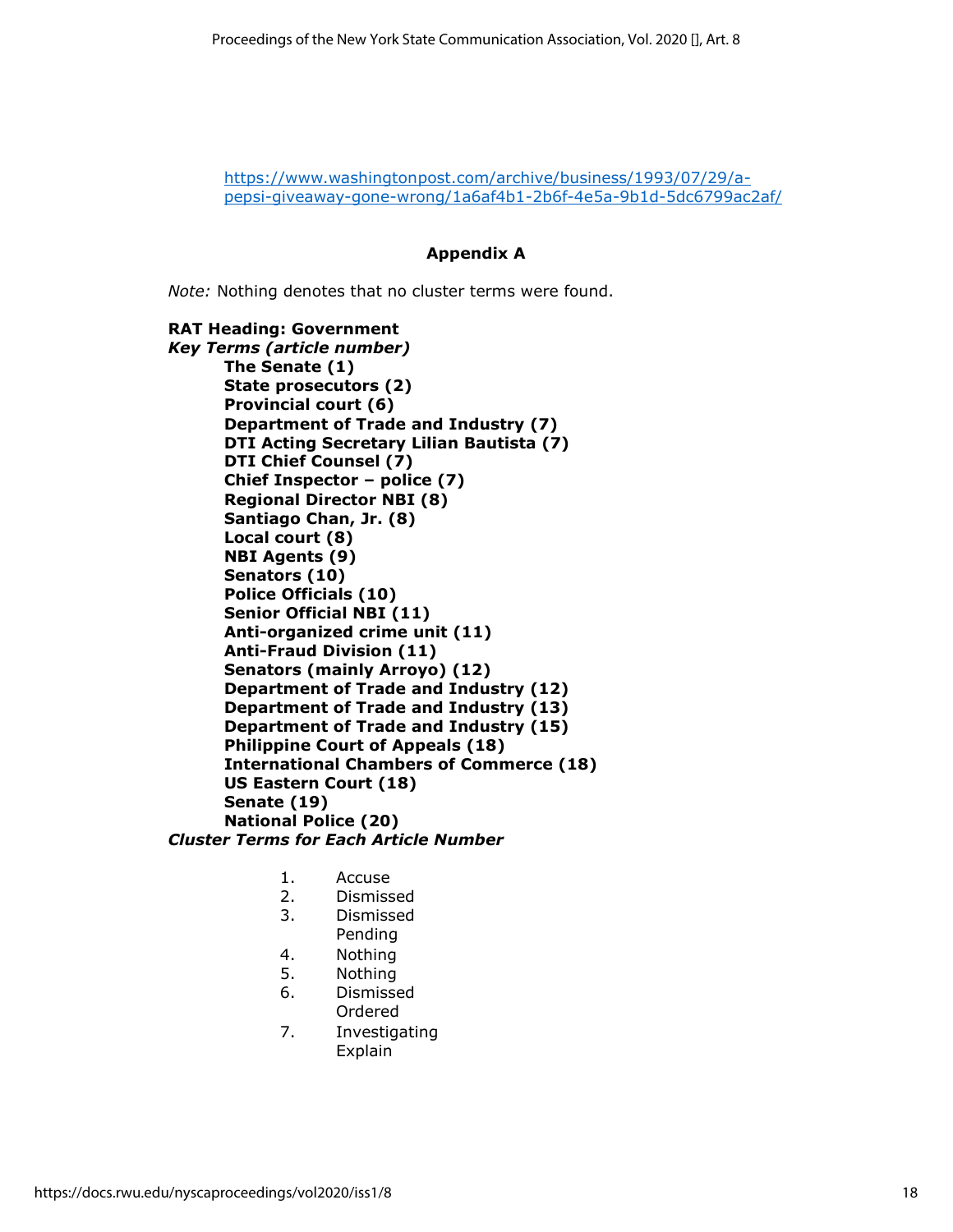Cancellation Suspension Evaluation Ordered Ordered 8. Grave threats Abuse Misconduct Defense Ordering Denied his right Dismissing Unidentified Interrogated Intimidated Coerced 9. Nothing 10. Listen Punishment Laughed it off

- 11. Ordered Corrected Clearing Accused
- 12. Faults
- 13. Nothing
- 14. Blame
- 15. Look into it
- solution
- 16. Nothing 17. Nothing
- 18. Ordering
	- Pointed out Decision Decision Arbitration Order
- 19. Criticize
	- Accused
- 20. Investigate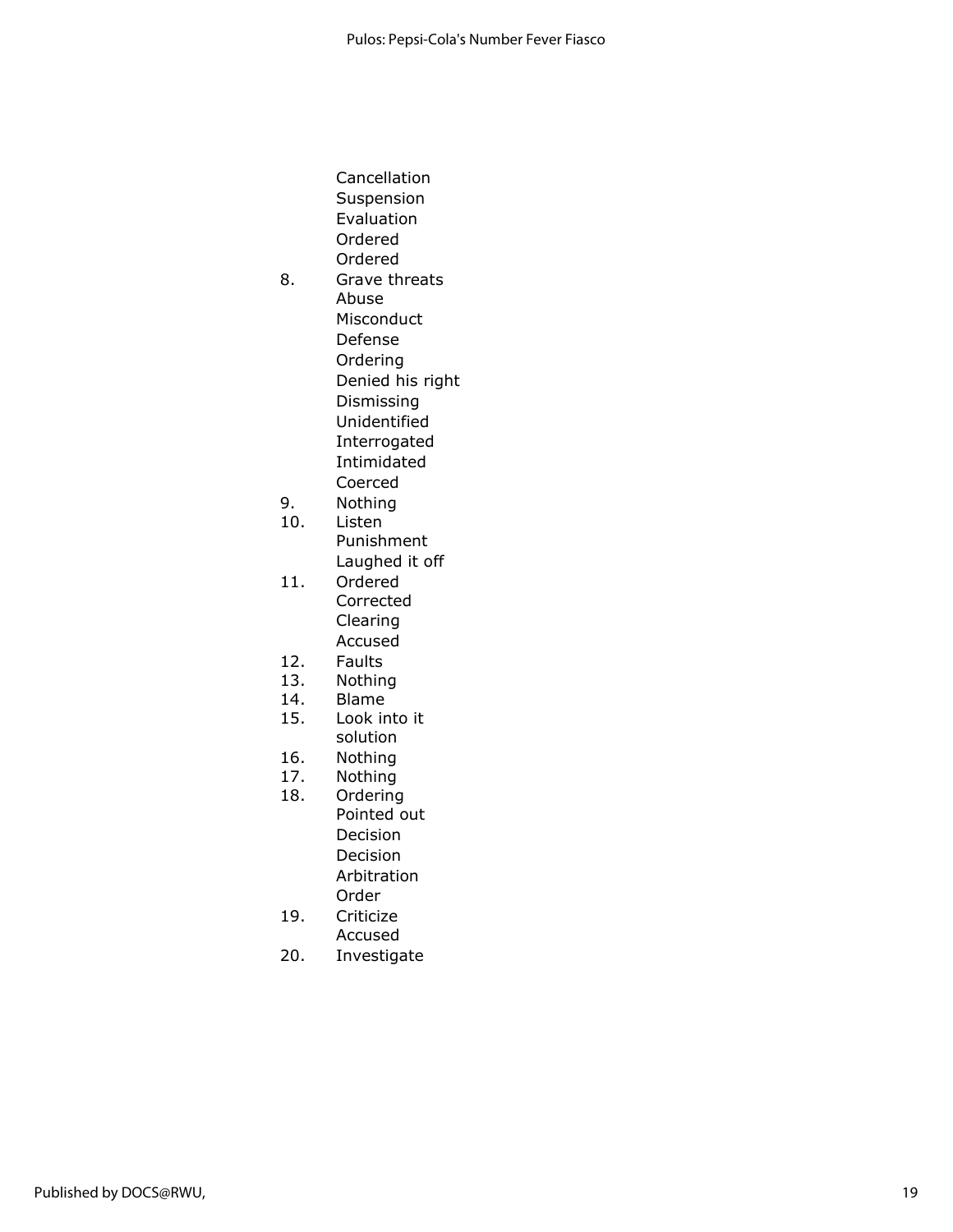```
RAT General Heading: Pepsi
Key Terms (article number)
      Pepsi Philippines (PCPPI)
      Rosemarie Vera (2) – marketing director
      Pepsi Executives (3)
      Rosemarie Vera [twice] (3)
      Chairman of the board (4)
      Rod Salazar (President) (7)
      Roy Lago Salcedo (8)
      Lawyer (11)
      Anti-Fraud Division
      Pepsi (13)
      Pepsi International (14)
      Pepsi Philippines (14) 
      Pedro Vergara, design of the game (14)
      Pepsi (15)
      Pepsi (16)
      Pepsi (17)
      Pepsi (18)
      Pepsi (19)
      Pepsi (20)
      Rod Salazar (President) (20)
Cluster Terms for Each Article Number
```
**1.** Gross negligence **Chaos** Withdrew winning number/Forced to withdraw/pulling

out

- Refuse Scheme Failed **2.** Nightmare **Giant Trouble** Mistake Refused/refusal Error Torched Fraud Plummeted/Fell
	- To calm the storm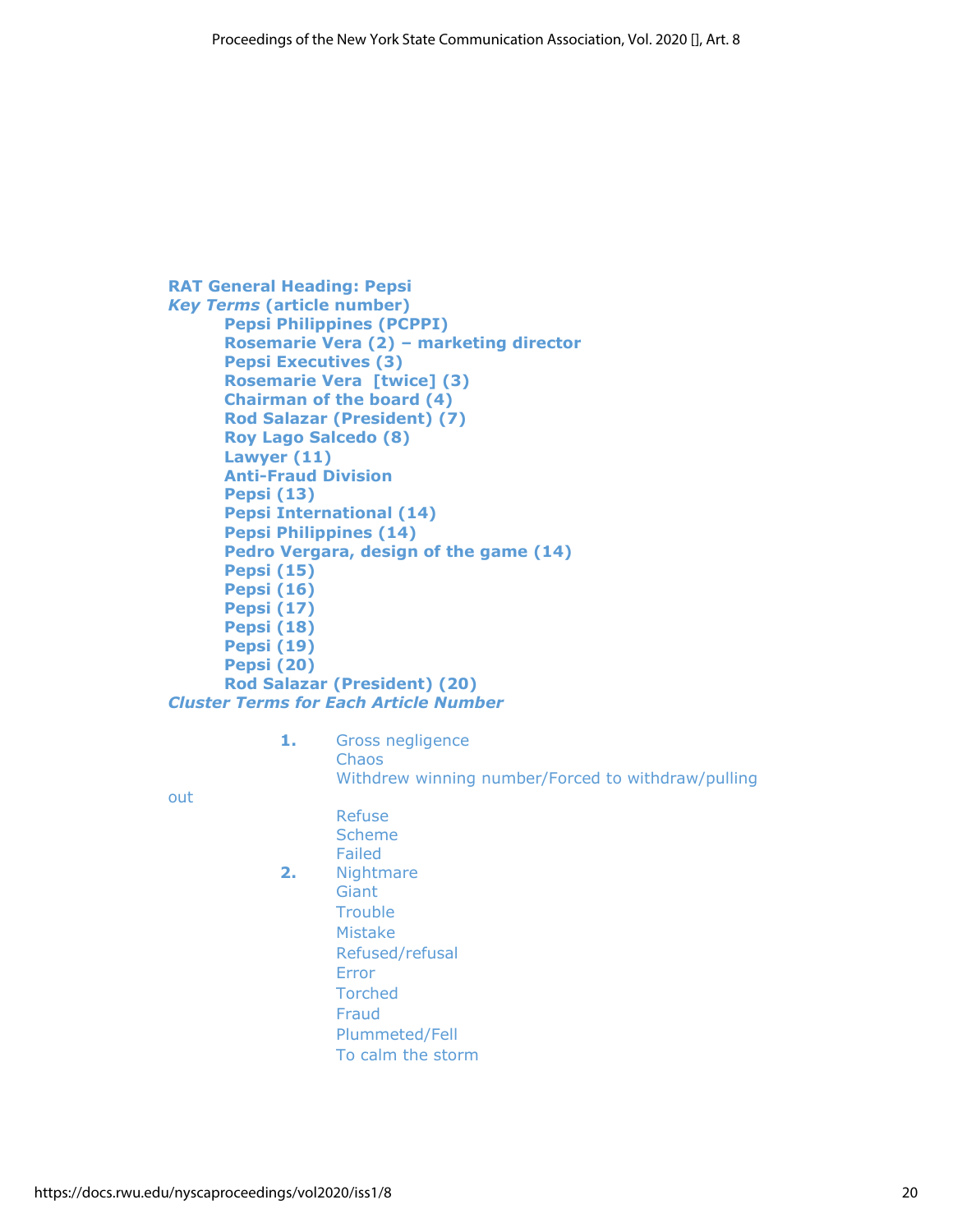Gesture of goodwill Redeemed caps Recovered market share **3.** Nightmare **Settle** Repair Shattered image Refused/Refusal Armed Guards Death threats (good quote here) Fraud Plummeted Fell Gesture of goodwill Recovered Woo customers Still here **4.** Breach of contract Breach of contract Refusal Served **Thwart** Admitted Goodwill payment **5.** Mistake **Hastily** Mistake Investigated **Threatened** Compelled in fairness **Controversy Guilty** Mistake False advertising **Guilty** Blaming *aswangs* and *mangkukulam* Bad luck **6.** Feeling ill Wishes Unfortunately for Vandalized Goodwill Gesture

> Deception **Malice**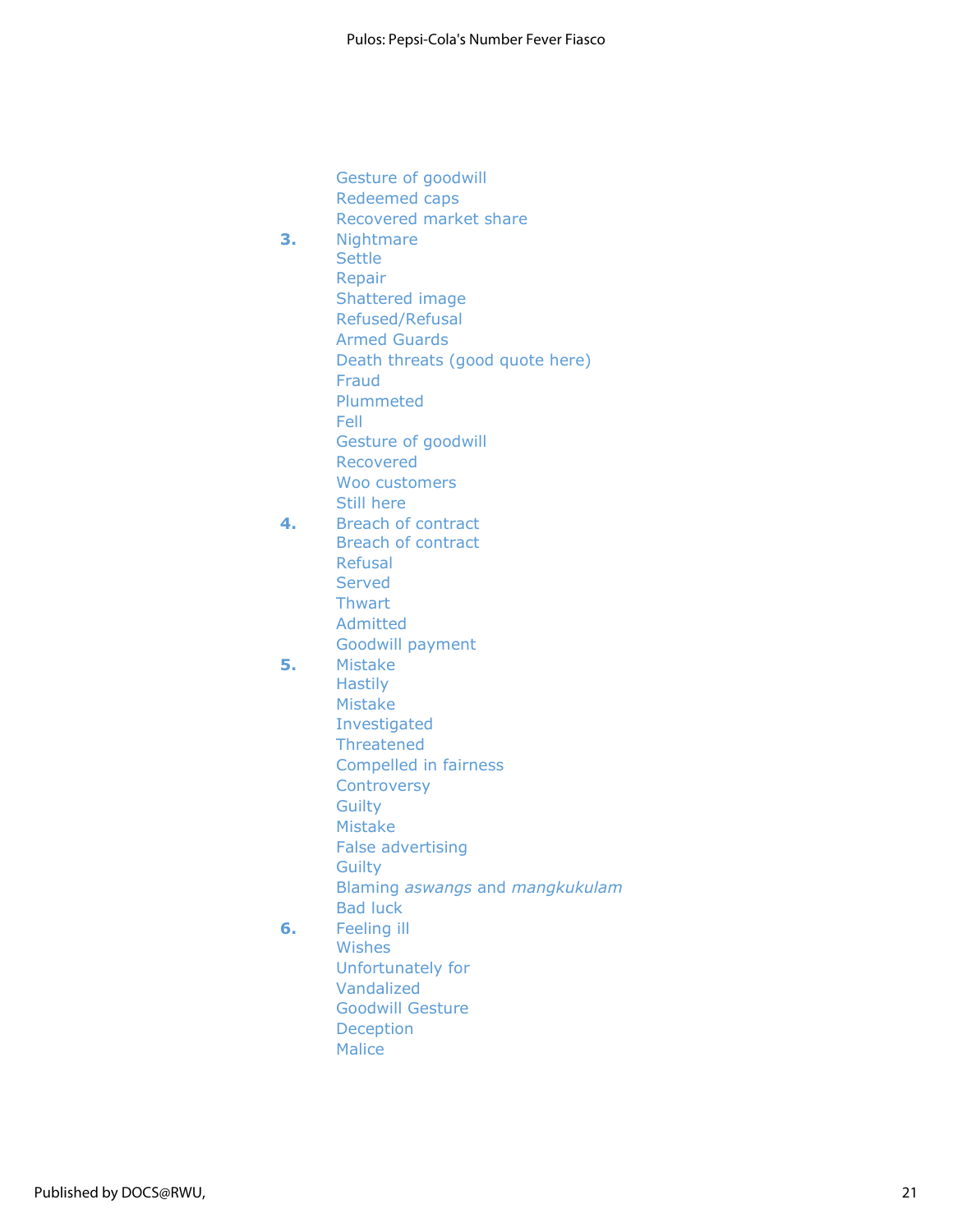Luting customers Recovering **Controversy 7.** Deal (as in make) Restore confidence Compromise Goodwill Consolation prize Mistakenly Mistake **Sanctioned** Appealed for understanding Goodwill money Apology deal **Controversy** Refused Sabotaged (ruled out) Hurled empty bottles **8.** Controversial Complained **9.** Boo-boo **10.** Issue Controversial issue Refuses Problem Burning issue **Controversy** Refused Mistake Fraudulent Refused **Controversial** Problem **11.** Staged attacks Botched Refusal **Goons** Foul-up Haunted **Diffuse** Gross negligence Misleading Deceptive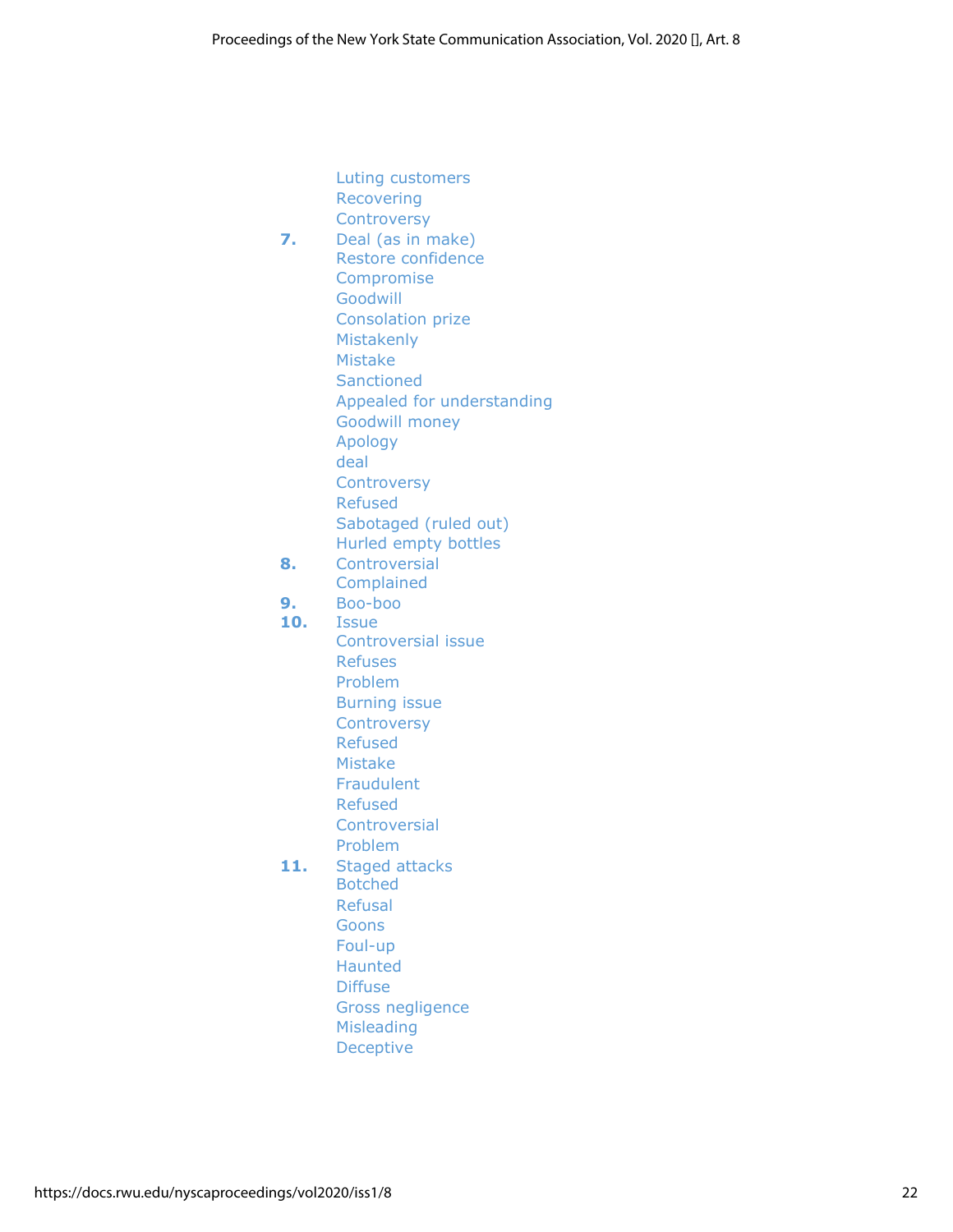**12.** Apologize A slur **13.** Explaining Way out Questionable **14.** Blame Dilemma Blame Don't Blame Mistake Goofed Goofed **15.** Manipulate **Controversy 16.** Goliath Erred Goofed Botched Refused to pay Error Non-committal At fault Morally responsible **17.** Controversial Scam Computer glitch **Explanation** Goodwill Violence against Rejected talks **18.** Fiasco Refused Fiasco Rejected Appeal Tarnished image **Goliath 19.** Negligence Chaos Refused to pay Scheme

Failed **20.** Trouble Refused to honor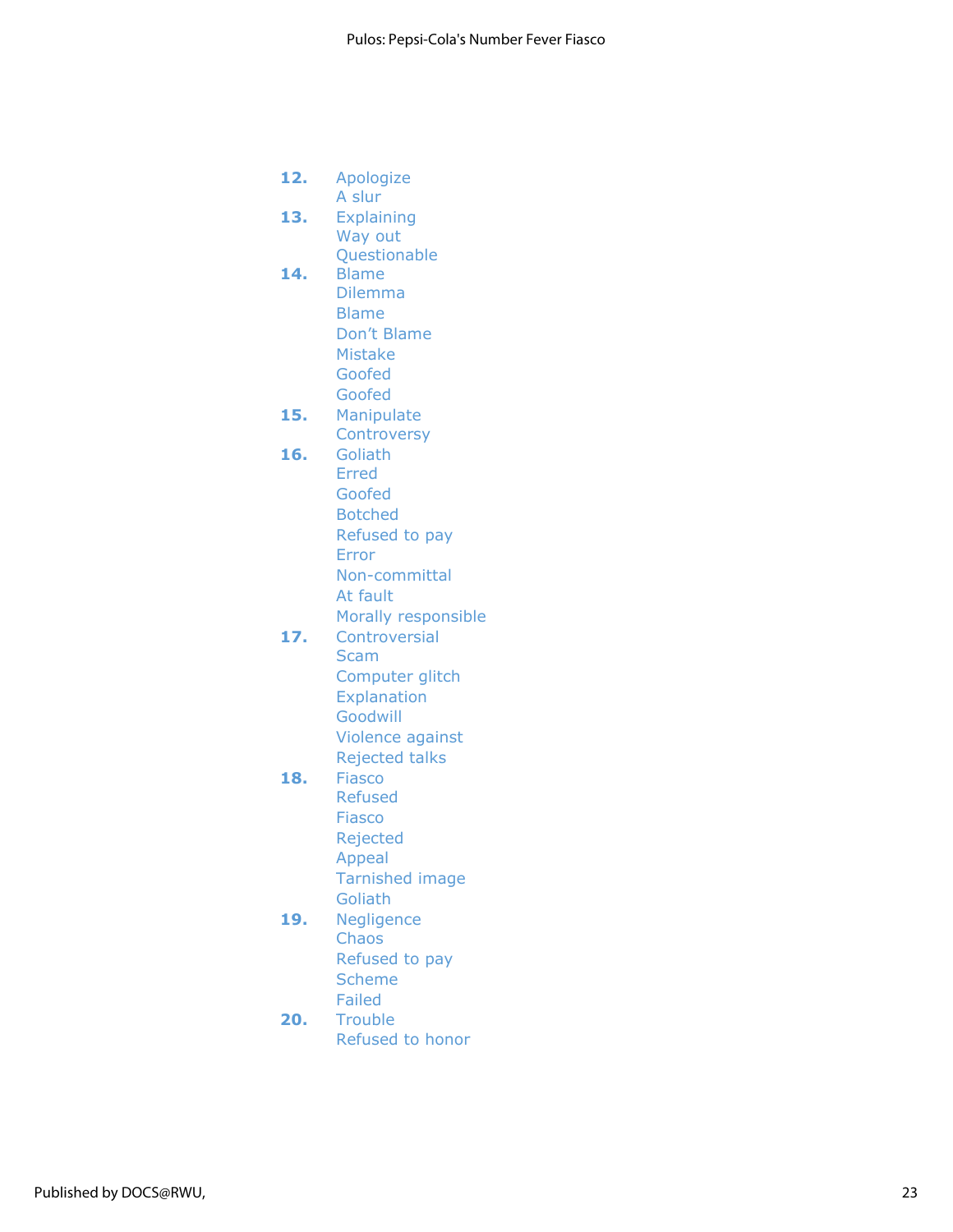Apologized Mix-up **Clarifies RAT General Heading: Advocates** *Key Terms* **(article number) Coalition 349 Lawyers Filipino Lawyers (4) American Lawyers (4) Vic del Fierro (4) Coalition 349 (4) Antonio Flores - lawyer (4) Robert Swift – lawyer (6) Vic del Fierro (6) Coalition 349 (6) Jefferey Glen Berwim Leighton Coalition 349 (8) Del Fierro (8) Del Fierro (9) Norrie del Fierro (9) 349 Club (10) Victor del Fierro (10) 349 Alliance (11) Del Fierro (16) Del Fierro (17) Del Fierro (18)** *Cluster Terms for Each Article Number* 1. Nothing 2. Nothing 3. Nothing 4. Filed To Pressure Biggest consumer group Boycott

Crusade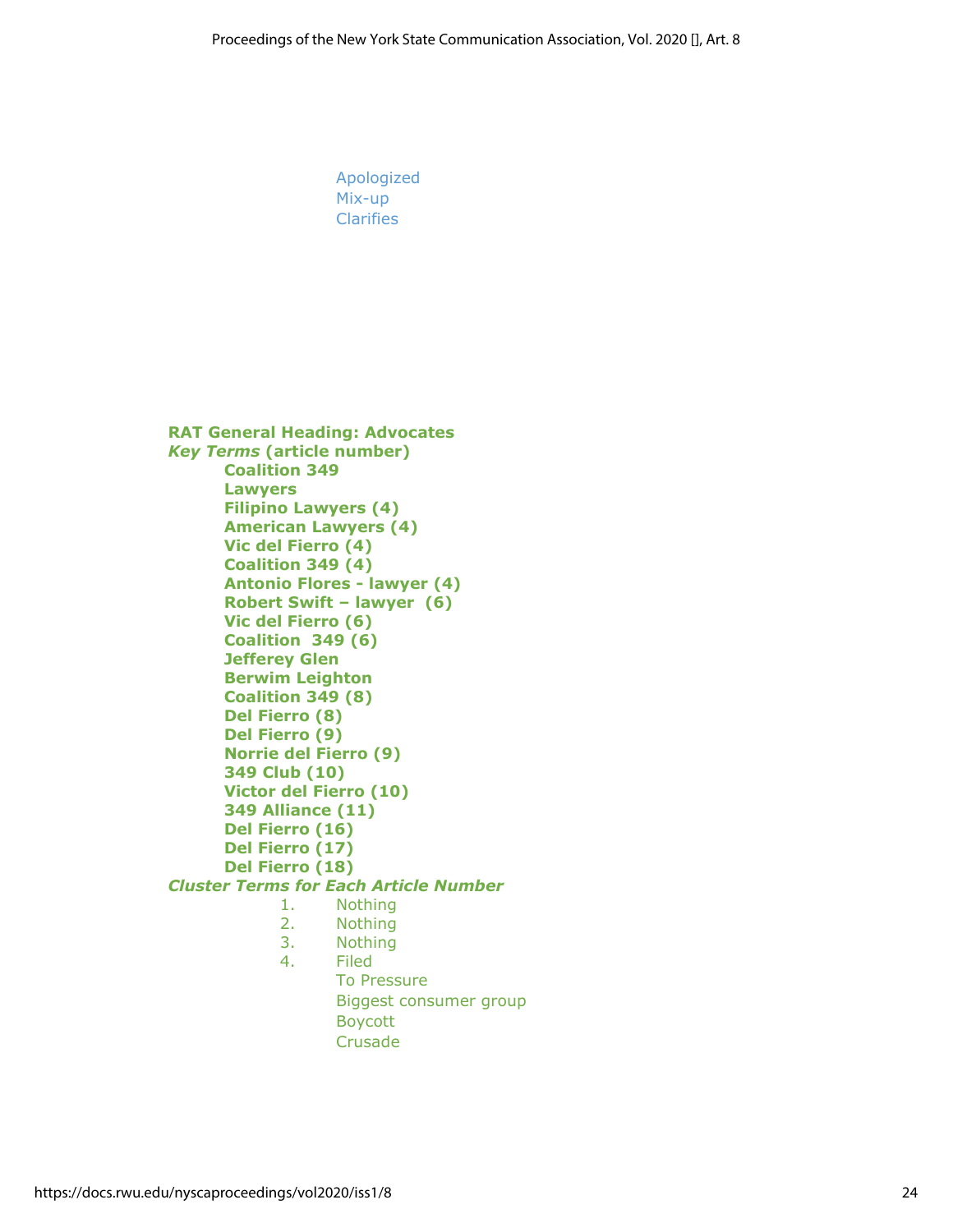- Boycott **Settlement**
- **Settlement Complaint**
- Boycott
- Censorship
- 5. Advise
	- Crusade for justice
- 6. Nothing
- 7. Nothing
- 8. Accused Solicit
	- Right[s] as a citizen
- 9. Against (NBI)
- 10. Warning Demand
- 11. Firebombed Protests
	- **Attacks Settlement**
- 12. Nothing
- 13. Nothing
- 14. Nothing
- 15. Nothing
- 16. Shut the door in faces
- 17. Filed complaint **Complaint Complaint** Negotiate **Settle**
- 18. Sued Appealed **Settle Settlement** Crusade of justice Class action
	- Class action

# **Filipinos**

*Key terms* **(article number) Victims (1) General Public (1) Filipinos (3) Country (3)**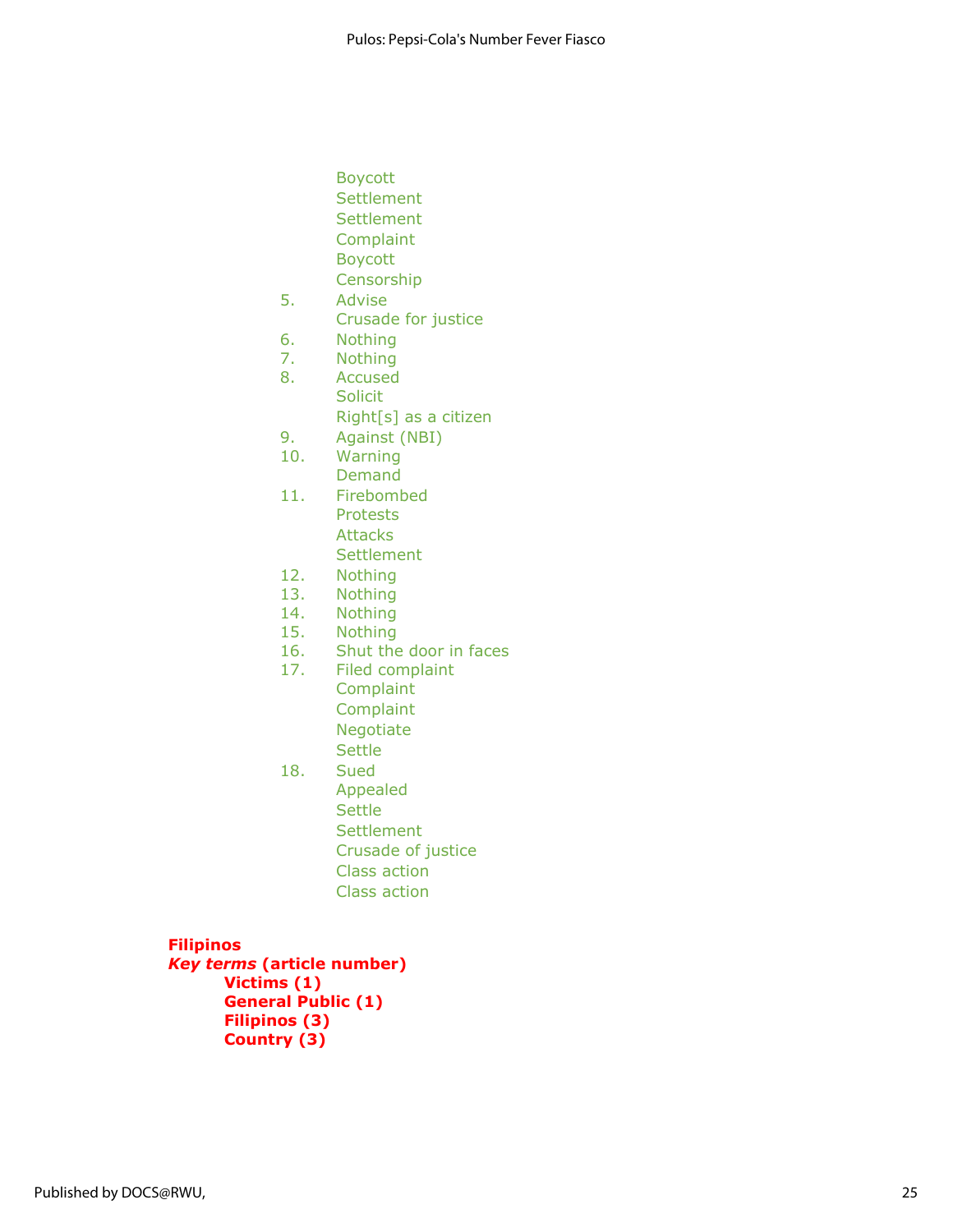**Consumers (4) Complainants (4) Albert Yeban (6) Consumers (15) Male Claimant (15) The people (16) People (19) Pepsi Drinkers (20)** *Cluster Terms for Each Article Number* 1. Rioted 2. Millionaires **Jubilant** Won Rioting 3. Millionaires Claimed their prize Fury Rioting Bombing **Torching** Grendade tossed Killed Against 4. Accused Boycott Damages Uprising Alleging 5. Demanding All hell broke loose Lynch Mob **Shock** Uncomfortable feeling Feel Fair and equal (chance) Legitimate Refuse **Winners** 6. Hope Hoping Win Against pepsis Angry Demonstrations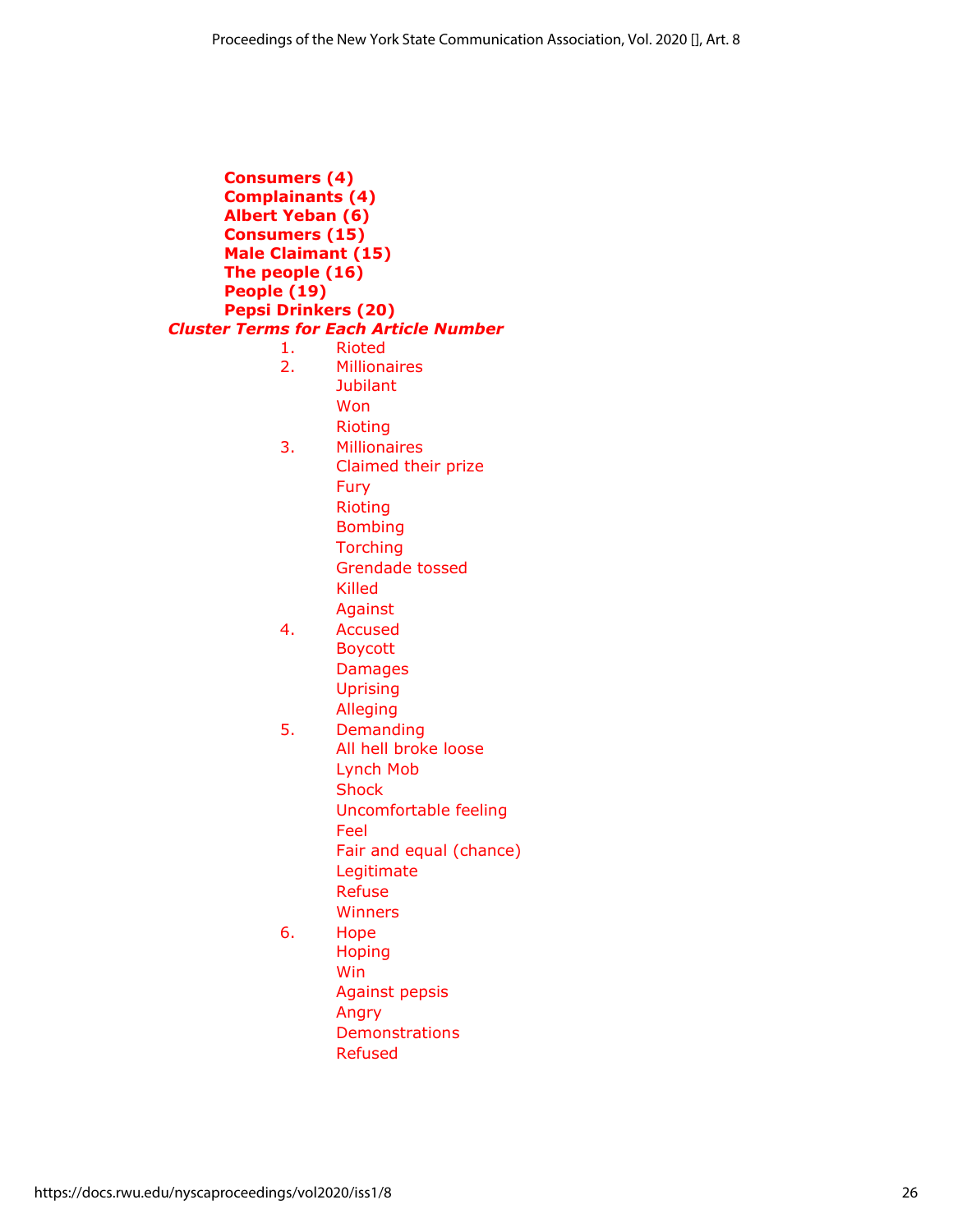|     | Pressure groups               |
|-----|-------------------------------|
|     | <b>Exploited</b>              |
|     | Litigiousness                 |
|     | Forgiving                     |
|     | Understand (as understanding) |
| 7.  | Celebrations (after winning)  |
|     | Sold belongings and valuables |
|     | Held vigil                    |
|     | <b>Disappointed</b>           |
|     | Stubborn                      |
|     | Bad joke                      |
|     | Protest                       |
|     | <b>Hapless</b>                |
|     | Innocent                      |
| 8.  | <b>Nothing</b>                |
| 9.  | <b>Disgruntled</b>            |
| 10. | Fight                         |
|     | Boycott                       |
|     | Fighting                      |
|     | Anger                         |

- Dreams
- 11. Unfairly accused
- 12. Nothing
- 13. Nothing
- 14. Nothing
- 15. Outrage Heart attack Victim Victimized
- 16. Hardship Gamble Compromise Protested Angered Frustrated Rallies Violence Violence
- 17. Nothing
- 18. Won
	- Stabbed to death David as in Goliath
- 19. Rioted